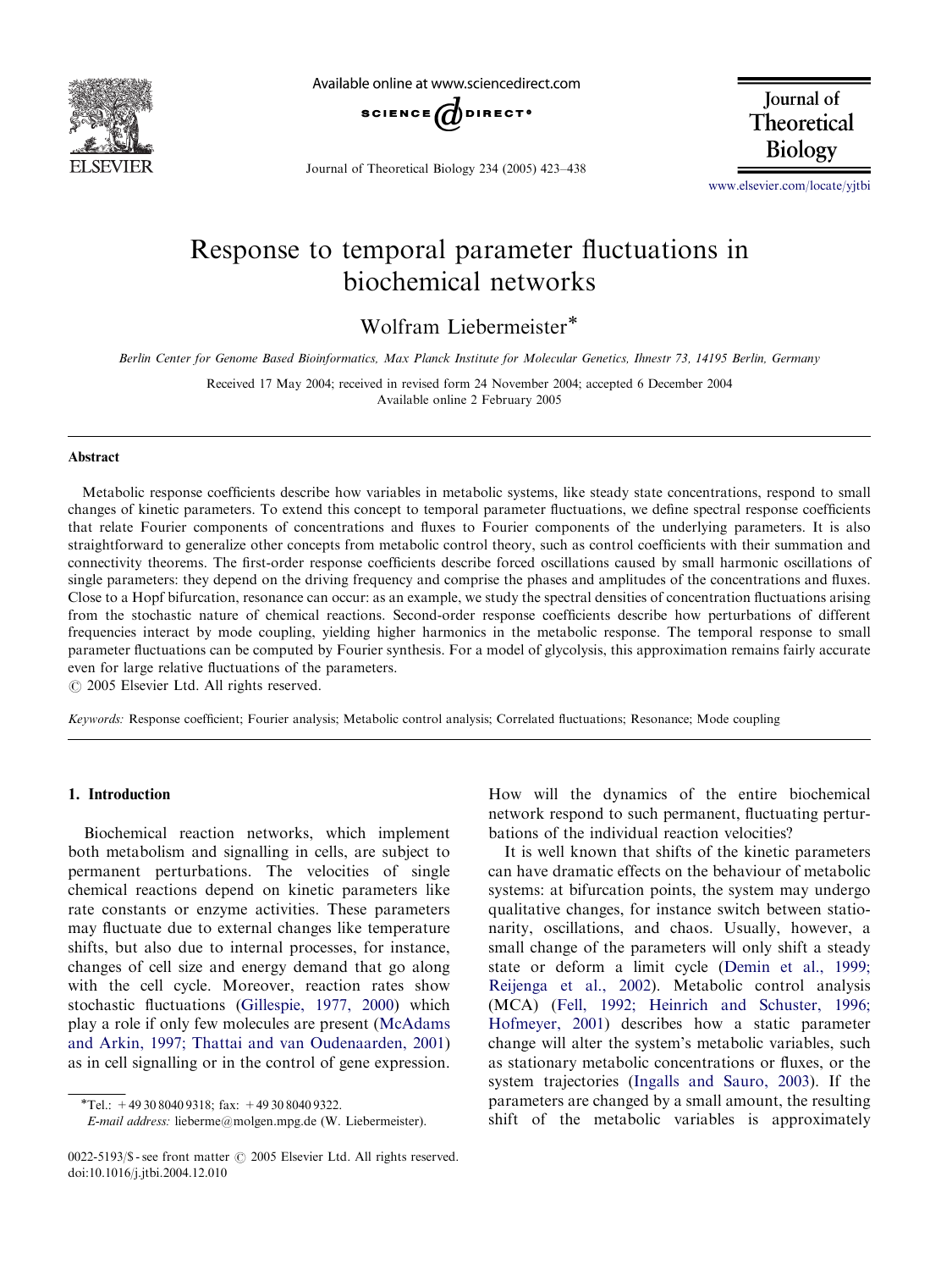proportional to the parameter shift, and the linear coefficients are called the metabolic response coefficients ([Heinrich and Schuster, 1996](#page-15-0)). For larger perturbations, a quadratic approximation involving second-order response coefficients has been proposed (Höfer and [Heinrich, 1993\)](#page-15-0).

How can we describe the effects of parameter fluctuations in time? [Demin et al. \(1999\)](#page-15-0) assumed that each reaction velocity is the product of a static enzyme concentration and an oscillatory turnover rate: the Fourier components of the system's oscillations were then expanded with respect to static enzyme concentrations, for fixed oscillations of the external parameters. Along a slightly different line, [Ingalls \(2004\)](#page-15-0) and [Liebermeister \(2004\)](#page-15-0) analysed how a stable system responds to small harmonic oscillations of single parameters. A harmonic perturbation will lead to forced harmonic oscillations of all metabolic variables, each with a certain amplitude and phase shift. The oscillations of parameters and system variables are related to each other by frequency-dependent, complex functions termed the spectral response coefficients ([Liebermeister,](#page-15-0) [2004](#page-15-0)). It turns out that this generalization of MCA to oscillatory perturbations requires only a slight modification of the existing formulae. A thorough treatment for linearized systems has been given in [Ingalls \(2004\)](#page-15-0).

We extend this idea to general nonlinear systems and define spectral response coefficients by differentiating Fourier components of metabolic variables with respect to the Fourier components of the parameters: the first and second derivatives are then termed the spectral response coefficients of first and second order. For small parameter perturbations, the spectral response coefficients can be used to approximate the frequency spectrum of the metabolic variables. The respective time courses can then be obtained by Fourier synthesis. In this article, we first review responses to static parameter changes and linear systems with temporal parameter perturbations. Then, the spectral response are defined in Section 4. Section 5 is devoted to spectral control coefficients. In the remainder, we discuss how perturbations of certain frequencies can be amplified by resonance. Resonance can also occur with stochastic parameter fluctuations, giving rise to a peak in the spectral density of concentration fluctuations. We conclude the article with two illustrating examples: the propagation of perturbations along a linear reaction chain and a model of glycolysis with oscillating energy storage.

Mathematical notation: (1) Vectors and matrices are denoted by bold face letters. (2) If a subscript or superscript appears twice in a formula, as in  $A_{ik}B_{kl}$ , it is summed over by convention. (3) Functionals are written with square and round brackets: if a functional  $h$  maps the functions  $f_1(\cdot), \ldots, f_n(\cdot)$  to a function  $g: x \to g(x)$ , then  $h[f_1(\cdot),...,f_n(\cdot)](x)$  denotes  $g(x)$ . (4)  $I = (\delta_{ik})$ denotes the identity matrix, while  $\delta_{\alpha}(\omega) = \delta(\omega - \alpha)$  is

Dirac's delta distribution. (5) Oscillations are described by circular frequencies (Greek letters), e.g.  $\omega = 2\pi/T$ . where T is the period. (6) If  $x(t)$  is a time course, then  $\hat{x}_\omega = \hat{x}(\omega)$  denotes its Fourier transform at frequency  $\omega$ ,  $x(\cdot)$  denotes the entire function, and  $\hat{x}(\cdot)$  denotes the Fourier transform as a function.

#### 2. Static response coefficients

A thorough treatment of the metabolic response coefficients can be found in [Fell \(1992\)](#page-15-0), [Heinrich and](#page-15-0) [Schuster \(1996\)](#page-15-0) and [Hofmeyer \(2001\).](#page-15-0) As a reminder, let us briefly recall some basic definitions: the metabolite concentrations  $x_l(t)$  in a biochemical reaction network follow the differential equations

$$
\frac{\mathrm{d}}{\mathrm{d}t}\mathbf{x}(t) = \mathbf{N}\mathbf{v}(\mathbf{x}(t), \mathbf{p}),\tag{1}
$$

given here in vectorial form. The velocities of the chemical reactions are given by the kinetics functions  $v_k(\mathbf{x}, \mathbf{p})$  where the kinetic parameters are denoted by  $p_m$ . Each column of the stoichiometric matrix N contains the stoichiometric coefficients of a chemical reaction, describing the amounts of metabolites that are consumed and produced in this reaction. If the metabolite concentrations are constrained by conservation relations, then N does not have full row rank. In this case, we follow ([Reder, 1988\)](#page-15-0) and represent the system by a set of independent metabolites: first, we reorder N such that its top part  $N_R$  consists of a maximal set of linearly independent rows. Then N is split into the product  $N =$  $LN_R$  where  $N_R$  is called the reduced stoichiometric matrix and L is called the link matrix.

The derivatives of the reaction kinetics  $v_k$  with respect to metabolite concentrations and kinetic parameters are called the unscaled reaction elasticities

$$
\varepsilon_{kl}^{S} := \frac{\partial v_k}{\partial x_l}, \quad \varepsilon_{km}^{P} := \frac{\partial v_k}{\partial p_m},
$$
  

$$
\varepsilon_{klj}^{SS} := \frac{\partial^2 v_k}{\partial x_l \partial x_j}, \quad \varepsilon_{klm}^{SP} := \frac{\partial^2 v_k}{\partial x_l \partial p_m}, \quad \varepsilon_{kmn}^{PP} := \frac{\partial^2 v_k}{\partial p_m \partial p_n}.
$$
 (2)

The Jacobian matrix for the independent metabolites reads  $M^0 = N_R \varepsilon^S L$ . We assume that with a parameter vector  $p^0$ , the system exhibits a stable steady state  $s(p^0)$ fulfilling

$$
0 = \mathbf{N} \mathbf{v}(\mathbf{s}(\mathbf{p}^0), \mathbf{p}^0). \tag{3}
$$

In the following, we shall assume that the steady state remains stable in a neighbourhood  $\Omega_p$  around the unperturbed parameters.<sup>1</sup> The steady state concentrations and metabolic fluxes at parameters  $\mathbf{p} \in \Omega_p$  are

<sup>&</sup>lt;sup>1</sup>This is the case if the kinetics functions can be continuously differentiated twice with respect to both concentrations and parameters.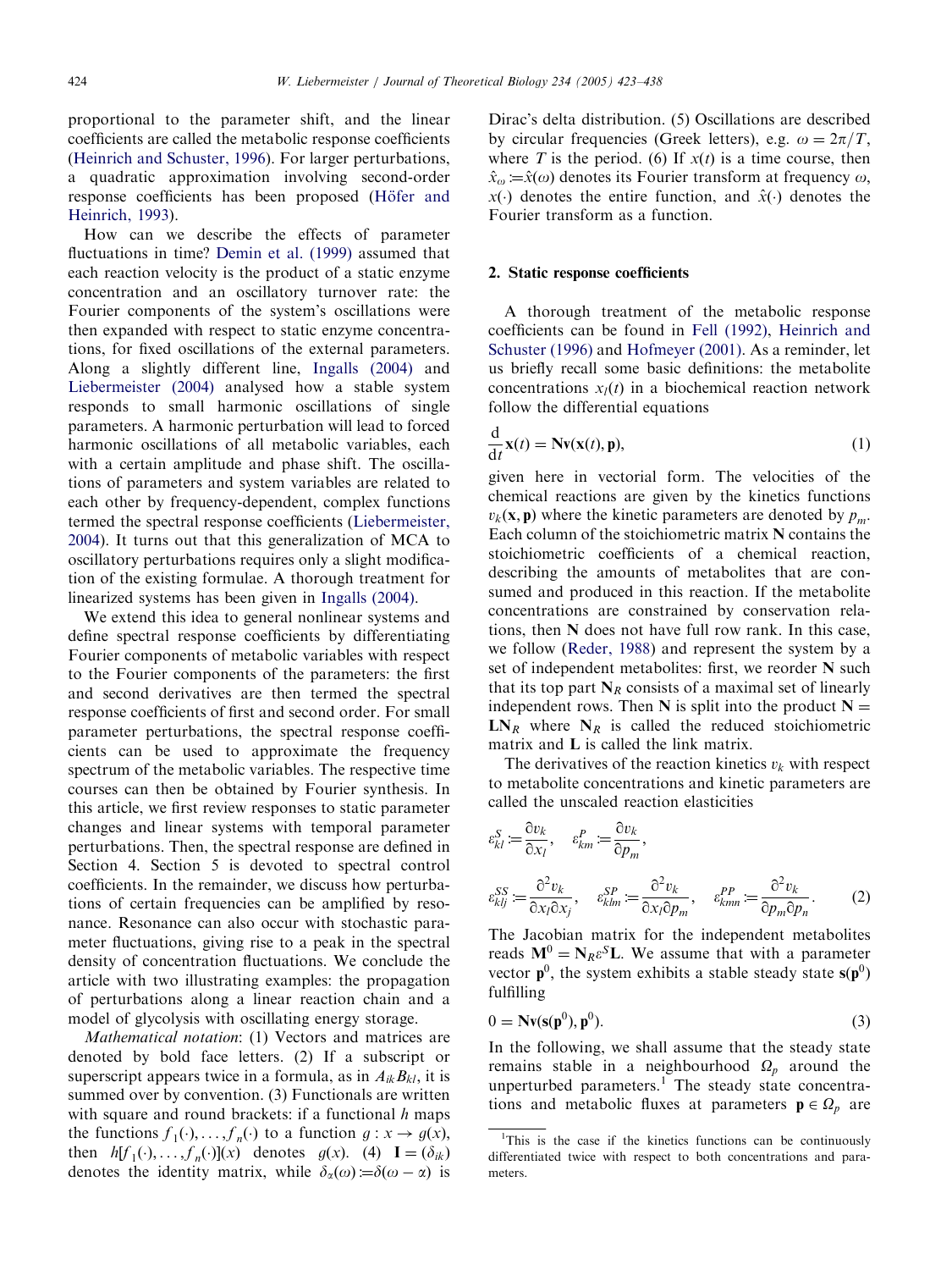described by the functions  $s(p)$  and  $j(p) := v(s(p), p)$ , respectively. A small static change  $\Delta \mathbf{p} = \mathbf{p} - \mathbf{p}^0$  of the parameters will shift the steady state. The resulting change  $\Delta s = s(p) - s(p^0)$  of metabolite concentrations can be written as a Taylor expansion

$$
\Delta s_l = R_{lm}^S \Delta p_m + \frac{1}{2} R_{lmn}^{S,2} \Delta p_m \Delta p_n + \mathcal{O}((\Delta \mathbf{p})^3)
$$
(4)

of the parameter changes. The metabolic response coefficients (Heinrich and Schuster, 1996; Höfer and [Heinrich, 1993\)](#page-15-0)

$$
R_{lm}^{S} := \frac{\partial s_{l}(\mathbf{p})}{\partial p_{m}},
$$
  

$$
R_{lmn}^{S,2} := \frac{\partial^{2} s_{l}(\mathbf{p})}{\partial p_{m} \partial p_{n}}
$$
 (5)

are the derivatives of the steady state concentrations with respect to the parameters. Flux response coefficients  $R_{km}^J$  and  $R_{kmn}^{J,2}$  for the steady state flux **j** are defined accordingly. It is important not to confuse the elasticities  $\varepsilon_{km}^P$ , which are used for expanding the single reaction velocities at fixed concentrations, with the flux response coefficients  $R_{km}^J$  used to expand the stationary fluxes: the former refer to a local property of an isolated reaction velocity, while the latter describe a global property of the entire system. Also note that in this article, elasticities as well as control and response coefficients are used in their unscaled form.

#### 3. Parameter fluctuations in a linear system

The concept of response coefficients described above is now extended to temporally varying parameters  $\mathbf{p}(t) = \mathbf{p}^0 + \Delta \mathbf{p}(t)$  that fluctuate around the unperturbed values  $p^0$ . Before tackling general metabolic systems in Section 4, let us study a simple linear system in detail. We consider a single metabolite  $x(t)$  that is produced with a rate  $k_1p(t)$  and linearly degraded with a rate constant  $k_2$ . The parameter  $p(\cdot)$ describes the fluctuating concentration of a precursor metabolite. The concentration  $x(t)$  follows the differential equation

$$
\frac{d}{dt}x(t) = ax(t) + bp(t),
$$
\n(6)

where we have set  $b = k_1$  and  $a = -k_2$ . If we impose the initial condition  $x(t_0) = x_0$ , the solution reads

$$
x(t) = e^{a(t-t_0)}x_0 + \int_{t_0}^t e^{a(t-t')}bp(t') dt'.
$$
 (7)

The first term depends on the initial value  $x_0$  but not on the time-dependent parameter  $p(\cdot)$ , and it vanishes if we impose an initial condition at  $t_0 = -\infty$ . The integration

kernel  $K^{S}(t, t') = be^{a(t-t')} \Theta(t - t')$  in the second term is called the pulse-response function.<sup>2</sup>

We shall now try to reobtain result (7) from the Fourier-transforms of  $x(t)$ ,  $p(t)$ , and the pulse-response function. The second term of Eq. (7), for  $t_0 \rightarrow -\infty$ , will be called  $s[p(\cdot)](t)$ . Hence, the differential equation (6) defines a mapping

$$
p(\cdot) \xrightarrow{ODE} s[p(\cdot)](\cdot). \tag{8}
$$

Together with the Fourier transformation

$$
\hat{s}_{\omega} \coloneqq \frac{1}{\sqrt{2\pi}} \int_{-\infty}^{\infty} e^{-i\omega t} s(t) dt,
$$
\n(9)

$$
\hat{p}_{\omega} \coloneqq \frac{1}{\sqrt{2\pi}} \int_{-\infty}^{\infty} e^{-i\omega t} p(t) dt \tag{10}
$$

fulfilling

$$
p(t) = \frac{1}{\sqrt{2\pi}} \int_{-\infty}^{\infty} e^{i\omega t} \hat{p}_{\omega} d\omega,
$$
 (11)

we can map a parameter spectrum to the corresponding concentration spectrum via the combined mappings

$$
\hat{p}(\cdot) \xrightarrow{FT} p(\cdot) \xrightarrow{ODE} s(\cdot) \xrightarrow{FT} \hat{s}(\cdot).
$$

 $\theta$ 

Let us consider a parameter time course with the Fourier spectrum  $\hat{p}(\cdot)$ . The Fourier components of the concentration and parameter time courses, at frequency  $\omega$ , will be denoted by  $\hat{s}_{\omega}[\hat{p}(\cdot)]$  and  $\hat{p}_{\omega}[\hat{p}(\cdot)]$ , respectively. We define the spectral response coefficient as the functional derivative (indicated by a curved  $\delta$ ) of  $\hat{s}_{\omega}$ with respect to the Fourier component  $\hat{p}_{\alpha}$ 

$$
R^{S}(\omega, \alpha) \coloneqq \frac{\delta \hat{s}_{\omega}[\hat{p}(\cdot)]}{\delta \hat{p}_{\alpha}}
$$
  
= 
$$
\lim_{h \to 0} \frac{\hat{s}_{\omega}[\hat{p}(\cdot) + h\delta_{\alpha}(\cdot)] - \hat{s}_{\omega}[\hat{p}(\cdot)]}{h}.
$$
 (12)

To compute it, we insert  $x(t) = s[p(\cdot)](t)$  into Eq. (6), Fourier-transform the equation, and obtain

$$
i\omega \hat{s}_{\omega}[\hat{p}(\cdot)] = a\hat{s}_{\omega}[\hat{p}(\cdot)] + b\hat{p}_{\omega}[\hat{p}(\cdot)]
$$

$$
\Rightarrow 0 = -(a - i\omega)\hat{s}_{\omega}[\hat{p}(\cdot)] - b\hat{p}_{\omega}[\hat{p}(\cdot)] \quad \text{for all } \omega.
$$
 (13)

Differentiating this equation with respect to a Fourier component  $\hat{p}_{\alpha}$  yields

$$
0 = -(a - i\omega) \frac{\delta \hat{s}_{\omega}[\hat{p}(\cdot)]}{\delta \hat{p}_{\alpha}} - b \frac{\delta \hat{p}_{\omega}[\hat{p}(\cdot)]}{\delta \hat{p}_{\alpha}}
$$
  
= -(a - i\omega) R<sup>S</sup>(\omega, \alpha) - b\delta\_{\alpha}(\omega), (14)

$$
\Rightarrow R^{S}(\omega, \alpha) = -(a - i\omega)^{-1} b \delta_{\alpha}(\omega), \qquad (15)
$$

which is the Fourier transform of the pulse-response function.

 $\partial^2 \Theta(t - t')$  denotes the Heaviside function, defined by  $\Theta(t - t') = 1$ for  $t \geq t'$ ,  $\Theta(t - t') = 0$  for  $t < t'$ .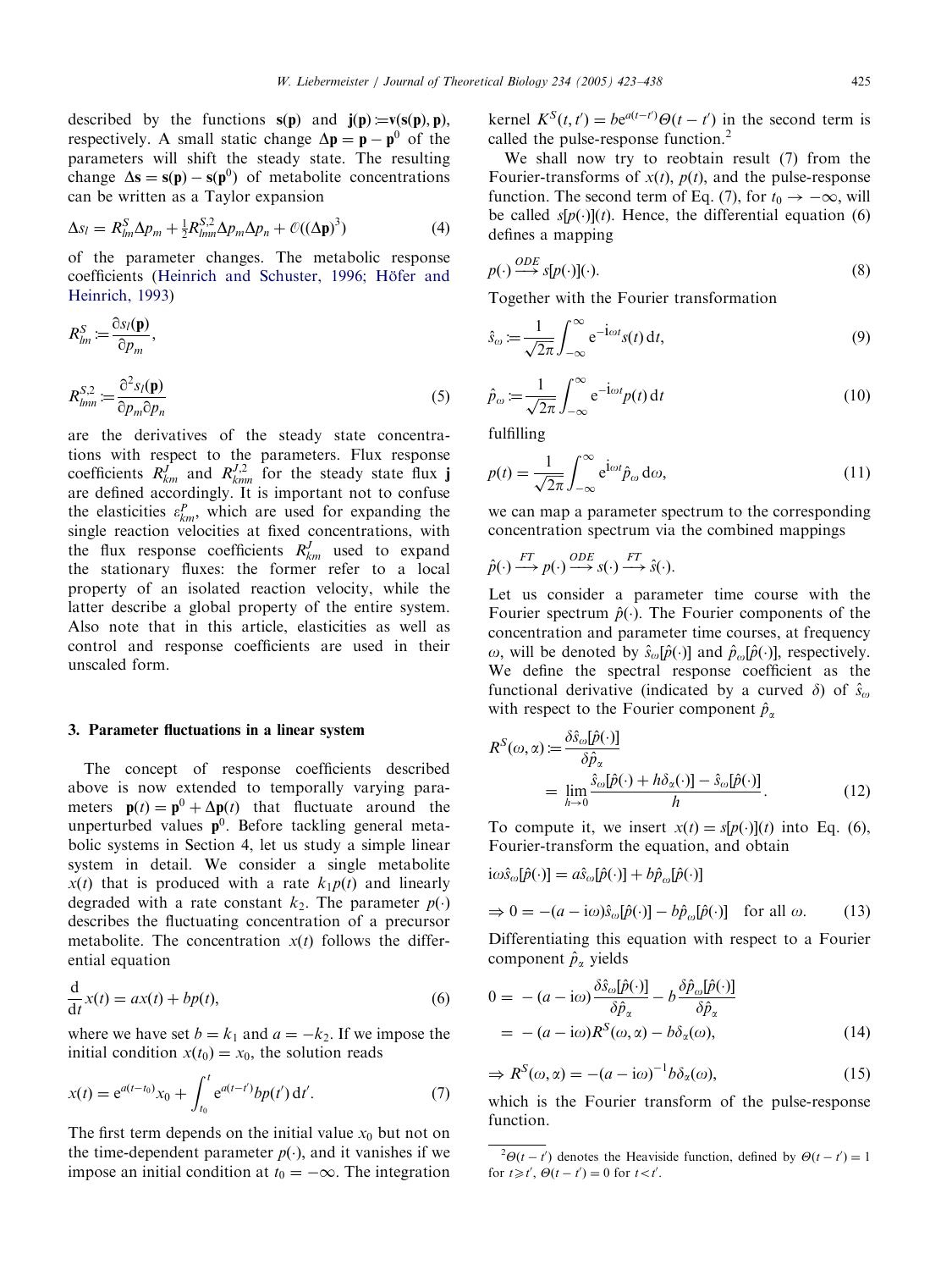Just to check this result, let us try to reobtain a solution  $s(t)$  for a given time course  $p(\cdot) = p^0(\cdot) + \Delta p(\cdot)$ with static  $p^{0}(t) = p^{0}$ . The general solution reads

$$
x(t) = e^{a(t-t_0)}x_0 + s[p^0(\cdot)](t) + s[\Delta p(\cdot)](t),
$$
\n(16)

$$
= e^{a(t-t_0)}x_0 + s^0(t) + \Delta s(t),
$$
\n(17)

where the second term yields  $s^0(t) = -p^0b/a(1 - e^{a(t-t_0)})$ . The first two terms vanish for  $t_0 \rightarrow -\infty$ . To compute the third term  $\Delta s(t)$ , which is due to the perturbation, we approximate

$$
\Delta\hat{s}_{\omega} \approx \int_{-\infty}^{\infty} R^{S}(\omega, \alpha) \Delta\hat{p}_{\alpha} d\alpha = -(a - i\omega)^{-1} b \Delta\hat{p}_{\omega}.
$$
 (18)

Fourier synthesis of Eq. (18) yields

$$
\Delta s[p(\cdot)](t) \approx \int_{-\infty}^{t} e^{a(t-t')} b \,\Delta p(t') \,\mathrm{d}t',\tag{19}
$$

which is actually the exact solution (compare Eq. (8)) and (8), because the Fourier transform is also linear.

The above results hold in general for metabolic systems with linear differential equations. In particular, we may linearize a metabolic system around a stable steady state, that is, replace the kinetics functions by linear approximations and obtain the linear equation system

$$
\frac{\mathrm{d}}{\mathrm{d}t} \Delta \mathbf{x}_{ind} = \mathbf{N}_R (\varepsilon^S \mathbf{L} \Delta \mathbf{x}_{ind} + \varepsilon^P \Delta \mathbf{p}) \tag{20}
$$

for the vector  $x_{ind}$  of independent metabolites. Setting  $A = N_R \varepsilon^{S} L$  and  $B = N_R \varepsilon^{P}$ , we can treat this equation system just like the above example. The pulse-response function and the spectral response coefficients matrix for all metabolites read

$$
\mathbf{K}^{S}(t-t') = \mathbf{L}e^{\mathbf{N}_{R}\varepsilon^{S}\mathbf{L}(t-t')}\mathbf{N}_{R}\varepsilon^{P}\Theta(t-t'),\tag{21}
$$

$$
\mathbf{R}^{S}(\omega,\alpha) = -\mathbf{L}(\mathbf{N}_{R}\varepsilon^{S}\mathbf{L} - i\omega\mathbf{I})^{-1}\mathbf{N}_{R}\varepsilon^{P}\delta_{\alpha(\omega)}.
$$
 (22)

Formula (22) will also remain valid for stable nonlinear systems.

## 4. Spectral response coefficients

We shall now generalize the concept of spectral response coefficients to general metabolic networks described by a nonlinear equation system

$$
\frac{\mathrm{d}}{\mathrm{d}t}\mathbf{x}(t) = \mathbf{N}\mathbf{v}(\mathbf{x}(t), \mathbf{p}(t))
$$
\n(23)

for all  $t \in \mathbb{IR}$ . We still assume that (i) for the parameter set  $p^0$ , there is a stable steady state  $s^0 = s(p^0)$ , that (ii) the steady state remains stable in a neighbourhood of  $s^0$  and  $p^0$ , and that (iii) the Jacobian matrix  $M^0 = N_R \varepsilon^{s} L$  for the independent metabolites has full rank.

#### 4.1. Standard solution

First, we need to establish a unique mapping between the time courses of parameters and variables that does not depend on the choice of initial conditions. For static parameters  $p(t) = p^0$ , there exist trajectories from different initial points that converge to the steady state concentrations  $\hat{s}^0 = s(p^0)$ , and there may also be other solutions outside the basin of attraction. Among all these solutions, we choose the constant time course  $s(t) = s^0$  as the "standard" solution. Fluctuating parameters  $p(t) = p^0 + \Delta p$  will lead to perturbed time courses. In this case, a standard solution  $s(t) = s^0 +$  $\Delta s(t)$  will be defined as follows: for each initial time  $t_0$ , we first set

$$
\mathbf{p}^*(t,t_0) \coloneqq \begin{cases} \mathbf{p}^0 & \text{if} < t_0, \\ \mathbf{p}^0 + \Delta \mathbf{p}(t) & \text{if} \geq t_0. \end{cases} \tag{24}
$$

Let  $s(t, t_0)$  be the (unique) solution of Eq. (23) for the parameter time course  $\mathbf{p}^*(t, t_0)$  and  $s(t', t_0) = \mathbf{s}^0$  for  $t' < t_0$ . The standard solution for  $p(t)$  is defined by

$$
\mathbf{s}(t) \coloneqq \lim_{t_0 \to -\infty} \mathbf{s}(t, t_0) \tag{25}
$$

if this limit (with respect to the  $L^{\infty}$  norm) exists and fulfils the system equations (23). We restrict our analysis to bounded, sufficiently small  $\Delta p(\cdot)$  for which such a standard solution exists.

## 4.2. Fourier transforms

We next assume that the perturbation  $\Delta p(t)$  is so small that also  $\mathbf{s}[\mathbf{p}(\cdot)](t)$  remains bounded. With Fourier components defined by

$$
\hat{p}_{m\omega} := \frac{1}{\sqrt{2\pi}} \int_{-\infty}^{\infty} e^{-i\omega t} p_m(t) dt,
$$
\n(26)

$$
\hat{s}_{l\omega} \coloneqq \frac{1}{\sqrt{2\pi}} \int_{-\infty}^{\infty} e^{-i\omega t} s_l(t) dt,
$$
\n(27)

$$
\hat{j}_{k\omega} := \frac{1}{\sqrt{2\pi}} \int_{-\infty}^{\infty} e^{-i\omega t} j_k(t) dt,
$$
\n(28)

the time courses of parameters, metabolite concentrations, and fluxes can be described by Fourier synthesis

$$
p_m(t) = \frac{1}{\sqrt{2\pi}} \int_{-\infty}^{\infty} e^{i\omega t} \hat{p}_{m\omega} d\omega,
$$
 (29)

$$
s_l(t) = \frac{1}{\sqrt{2\pi}} \int_{-\infty}^{\infty} e^{i\omega t} \hat{s}_{l\omega} d\omega,
$$
 (30)

$$
j_k(t) = \frac{1}{\sqrt{2\pi}} \int_{-\infty}^{\infty} e^{i\omega t} \hat{j}_{k\omega} d\omega.
$$
 (31)

For keeping the formula clear, we write the frequencies of Fourier transforms as Greek subscripts. Note the all time courses and their Fourier transforms are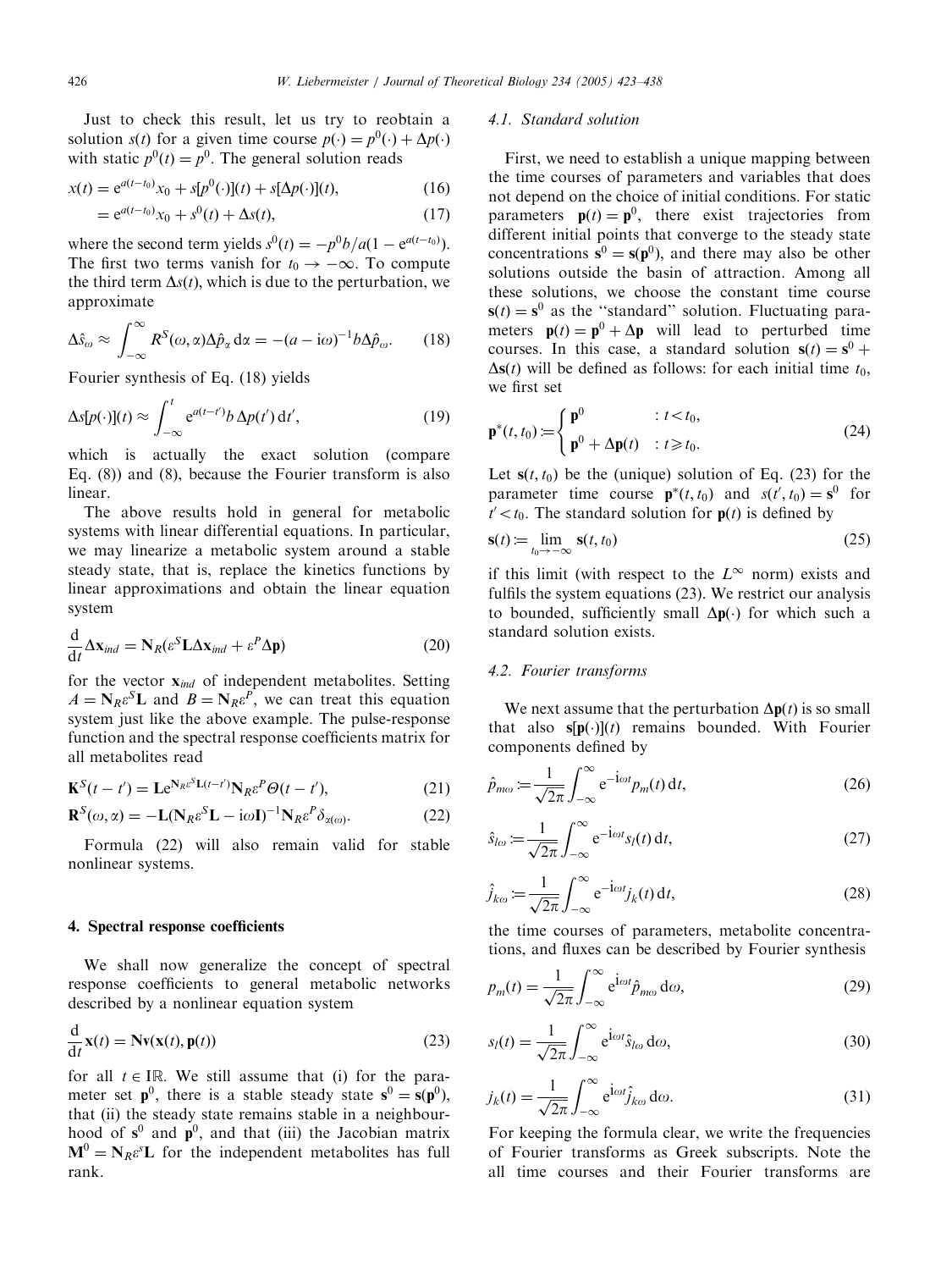represented by tempered distributions. For instance, we may consider a harmonic oscillation  $f(t) = e^{i\alpha t}$ , the Fourier transform of which is the delta distribution Fourier transform<br> $f_{\omega} = \sqrt{2\pi} \delta_{\alpha}(\omega)$ .

#### 4.3. Definitions

The standard solution of equation system (23), written as a functional of  $p(\cdot)$ , is called  $s[p(\cdot)](t)$ . The corresponding reaction velocities are denoted by  $\mathbf{j}[\mathbf{p}(\cdot)](t) := \mathbf{v}(\mathbf{s}[\mathbf{p}(\cdot)](t), \mathbf{p}(t)).$  In analogy to Eq. (8), the Fourier components of concentrations and reaction velocities can be written as functionals of the Fouriertransformed parameters

$$
\hat{s}_{l\omega} : \hat{\mathbf{p}}(\cdot) \to \hat{s}_{l\omega}[\hat{\mathbf{p}}(\cdot)],
$$
\n
$$
\hat{j}_{k\omega} : \hat{\mathbf{p}}(\cdot) \to \hat{j}_{k\omega}[\hat{\mathbf{p}}(\cdot)].
$$
\n(32)

In analogy to Eqs. (5) and (12), we define the spectral concentration response coefficients of first and second order by the functional derivatives

$$
R_{lm}^S(\omega,\alpha) := \frac{\delta \hat{s}_{l\omega}[\hat{\mathbf{p}}(\cdot)]}{\delta \hat{p}_{m\alpha}},\tag{33}
$$

$$
R_{lmn}^{S,2}(\omega,\alpha,\beta) := \frac{\delta^2 \hat{s}_{l\omega}[\hat{\mathbf{p}}(\cdot)]}{\delta \hat{p}_{m\alpha} \delta \hat{p}_{n\beta}}
$$
(34)

if these derivatives exist. Spectral flux response coefficients are defined analogously:

$$
R_{lm}^J(\omega,\alpha) := \frac{\delta \hat{j}_{l\omega}[\hat{\mathbf{p}}(\cdot)]}{\delta \hat{p}_{m\alpha}},\tag{35}
$$

$$
R_{lmn}^{J,2}(\omega,\alpha,\beta) := \frac{\delta^2 \hat{j}_{l\omega}[\hat{\mathbf{p}}(\cdot)]}{\delta \hat{p}_{m\alpha} \delta \hat{p}_{n\beta}}.
$$
\n(36)

In analogy to the static case, matrices of spectral flux and concentration control coefficients are defined as

$$
C_{lm}^{S}(\omega,\alpha) := \frac{\delta \hat{s}_{l\omega}[\hat{\mathbf{p}}(\cdot)]}{\delta \hat{p}_{m\alpha}} \left(\frac{\partial v_m}{\partial p_m}\right)^{-1},\tag{37}
$$

$$
C_{km}^{J}(\omega,\alpha) \coloneqq \frac{\delta \hat{j}_{k\omega}[\hat{\mathbf{p}}(\cdot)]}{\delta \hat{p}_{m\alpha}} \left(\frac{\partial v_m}{\partial p_m}\right)^{-1},\tag{38}
$$

where each parameter  $p_m$  acts specifically on a single reaction velocity  $v_m$ .

## 4.4. Computing the response and control coefficients

The spectral response and control coefficients can be computed from the stoichiometric matrix and the elasticity matrices. With the definitions

$$
\mathbf{C}^{S}(\omega) := -\mathbf{L}(\mathbf{N}_{R}\varepsilon^{s}\mathbf{L} - \mathrm{i}\omega\mathbf{I})^{-1}\mathbf{N}_{R},\tag{39}
$$

$$
\mathbf{C}^{J}(\omega) \coloneqq \varepsilon^{s} \mathbf{C}^{S}(\omega) + \mathbf{I},\tag{40}
$$

the matrices of control coefficients read

$$
\mathbf{C}^{S}(\omega,\alpha) = \mathbf{C}^{S}(\omega)\delta_{\alpha}(\omega),\tag{41}
$$

$$
\mathbf{C}^{J}(\omega,\alpha) = \mathbf{C}^{J}(\omega)\delta_{\alpha}(\omega). \tag{42}
$$

With the further definitions

$$
\mathbf{R}^S(\omega) \coloneqq \mathbf{C}^S(\omega) \varepsilon^P,\tag{43}
$$

$$
\mathbf{R}^{J}(\omega) := \mathbf{C}^{J}(\omega)\varepsilon^{P},\tag{44}
$$

$$
\Gamma_{kmn}(\alpha,\beta) := \varepsilon_{kqr}^{SS} R_{qm}^S(\alpha) R_m^S(\beta) + \varepsilon_{kmn}^{SP} R_m^S(\beta)
$$
  
+  $\varepsilon_{kqn}^{SP} R_{qm}^S(\alpha) + \varepsilon_{kmn}^{PP}$ , (45)

the spectral response coefficients can be expressed as

$$
\mathbf{R}^{S}(\omega,\alpha) = \mathbf{R}^{S}(\omega)\delta_{\alpha}(\omega),\tag{46}
$$

$$
\mathbf{R}^{J}(\omega,\alpha) = \mathbf{R}^{J}(\omega)\delta_{\alpha}(\omega),\tag{47}
$$

$$
R_{lmn}^{S,2}(\omega,\alpha,\beta) = \frac{1}{\sqrt{2\pi}} C_{lk}^{S}(\omega) \Gamma_{kmn}(\alpha,\beta) \delta_{\alpha+\beta}(\omega), \tag{48}
$$

$$
R_{lmn}^{J,2}(\omega,\alpha,\beta) = \frac{1}{\sqrt{2\pi}} C_{lk}^{J}(\omega) \Gamma_{kmn}(\alpha,\beta) \delta_{\alpha+\beta}(\omega). \tag{49}
$$

The detailed derivation of these formulae is given in the appendix. The term  $\delta_{\alpha}(\omega)$  in Eqs. (46) and (47) implies that, to first order, a harmonic perturbation of frequency  $\alpha$  yields a pure harmonic response of the same frequency. To second order (Eqs. (48) and (49)), modes of different frequencies are coupled: two perturbations of frequencies  $\alpha$  and  $\beta$  lead to a second-order response of frequency  $\omega = \alpha + \beta$ . For static perturbations with  $\alpha = \beta = 0$ , the above formulae turn into the well-known results for static response coefficients. The well-known results for static response coefficients. The factor  $1/\sqrt{2\pi}$  reflects the arbitrary prefactor chosen for the Fourier transformations in Eqs. (26)–(28), and it disappears if the prefactor  $1/2\pi$  is chosen for the Fourier transform (26)–(28). Moreover, we will see below that it cancels out in the Fourier synthesis used to reobtain time courses.

# 4.5. Response to temporal parameter fluctuations

With the spectral response coefficients, we can approximately solve the system (23), given a parameter perturbation  $\Delta p(t)$ . In analogy to Eq. (4), we approximate the Fourier spectrum of concentration fluctuations around a static standard time course  $s^0(t) = s^0$  by

$$
\Delta \hat{s}_{l\omega} \approx \int_{-\infty}^{\infty} R_{lm}^{S}(\omega, \alpha) \Delta \hat{p}_{m\alpha} d\alpha + \frac{1}{2} \iint_{-\infty}^{\infty} R_{lmn}^{S,2}(\omega, \alpha, \beta) \Delta \hat{p}_{m\alpha} \Delta \hat{p}_{n\beta} d\alpha d\beta.
$$
 (50)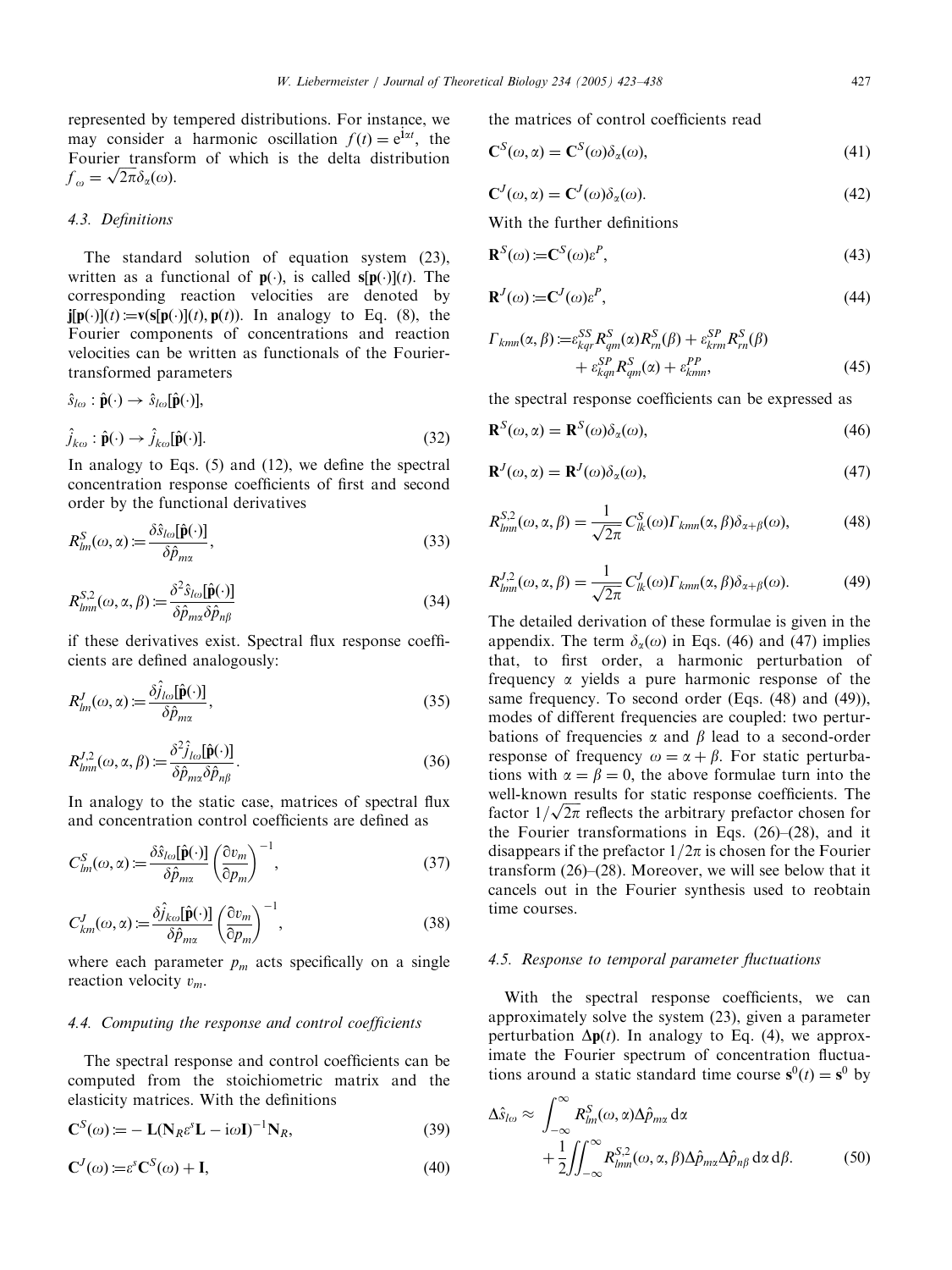With Eqs. (46) and (47), this formula simplifies to

$$
\Delta \hat{s}_{l\omega} \approx R_{lm}^{S}(\omega) \Delta \hat{p}_{m\omega} + \frac{1}{2} \int_{-\infty}^{\infty} R_{lmn}^{S,2}(\omega, \alpha) \Delta \hat{p}_{m\alpha} \Delta \hat{p}_{n(\omega-\alpha)} d\alpha \qquad (51)
$$

with the shortcut  $R_{lmn}^{S,2}(\omega, \alpha) = 1/\sqrt{2\pi} C_{lk}^{S}(\omega) \Gamma_{kmn}(\alpha, \omega - \alpha)$ a). Flux spectra can be computed accordingly by using the flux response coefficients. Approximate time courses  $\Delta s_l[\mathbf{p}(\cdot)](t)$  and  $\Delta j_k[\mathbf{p}(\cdot)](t)$  can be reconstructed from the Fourier spectrum by Fourier synthesis, Eq. (30).

How will a metabolic system respond to harmonic oscillations of a single parameter? Let us consider the following parameter perturbation

 $\Delta p_m(t) = \Delta p_m e^{i\alpha t}$ 

and its Fourier transform

$$
\Delta \hat{p}_{m\omega} = \sqrt{2\pi} \Delta p_m \delta_{\alpha}(\omega).
$$

By using Eqs. (30) and (51), the response is approximated by

$$
\Delta s_l(t) \approx R_{lm}^S(\alpha) e^{i\alpha t} \Delta p_m + \frac{1}{2} C_{lj}^S(2\alpha) \Gamma_{jmm}(\alpha, \alpha) e^{i2\alpha t} (\Delta p_m)^2.
$$
\n(52)

The second-order terms oscillate with the frequency  $2\alpha$ . Instead of the complex exponential, a sine function  $\Delta p_m$  sin(i $\alpha t$ ) could be used to describe the perturbation. Note that this function contains Fourier components at  $\alpha$  and  $-\alpha$ , giving rise to second-order responses at frequencies  $\omega = 2\alpha$  and  $\omega = 0$ . The resulting time course, though, is just the real part of (52). Eq. (52) course, though, is just the real part or (52). Eq. (52) also shows that the prefactor  $1/\sqrt{2\pi}$  in the second-order term is cancelled during Fourier synthesis. Thus for static perturbations with frequencies  $\alpha = \beta = 0$ , the spectral response and control coefficients yield the same results as traditional MCA.

#### 5. Spectral control coefficients

The metabolic control coefficients [\(Heinrich and](#page-15-0) [Schuster, 1996](#page-15-0)) quantify the influence of certain chemical reactions, irrespective of the particular parameter perturbed. Based on the spectral response coefficients, it is straightforward to define spectral control coefficients, as has been pointed out by [Ingalls \(2004\)](#page-15-0) and [Liebermeister](#page-15-0) [\(2004\).](#page-15-0) Here we introduce second-order spectral control coefficients along with their summation theorems.

#### 5.1. Second-order control coefficients

Second-order control coefficients for static perturbations have been introduced in Höfer and Heinrich [\(1993\)](#page-15-0). Along the same lines, we may want to split the second-order response coefficients into a product

$$
R_{lmn}^{Y,2}(\omega,\alpha,\beta) = C_{lij}^{Y,2}(\omega,\alpha,\beta)\varepsilon_{im}^P\varepsilon_{jn}^P,\tag{53}
$$

where Y stands for either concentrations or fluxes, and  $C_{lij}^{Y,2}$  is the tensor of second-order control coefficients. This separation is only feasible with reaction-specific parameters  $p_i$ , that appear as prefactors in the reaction kinetics, hence  $v_i(\mathbf{x}, \mathbf{p}) = p_i w_i(\mathbf{x})$ . In this case, the elasticity matrix  $\varepsilon^P$  is diagonal and the second-order control coefficients are defined by

$$
C_{lij}^{Y,2}(\omega,\alpha) := \frac{\delta^2 \hat{y}_{I\omega}[\hat{\mathbf{p}}(\cdot)]}{\delta \hat{p}_{i\alpha} \delta \hat{p}_{i\beta}} \left(\frac{\partial v_i}{\partial p_i}\right)^{-1} \left(\frac{\partial v_j}{\partial p_j}\right)^{-1}
$$

$$
= R_{lij}^{Y,2}(\omega,\alpha,\beta) (\varepsilon_{ij}^P)^{-1} (\varepsilon_{jj}^P)^{-1}.
$$
 (54)

They read

$$
C_{lij}^{Y,2}(\omega,\alpha,\beta) = \frac{1}{\sqrt{2\pi}} \delta_{\alpha+\beta}(\omega) C_{lk}^{Y}(\omega)
$$
(55)  

$$
[\varepsilon_{kqr}^{SS} C_{qi}^{S}(\alpha) C_{rj}^{S}(\beta) + \delta_{ki} v_{i}^{-1} \varepsilon_{ir}^{S} C_{rj}^{S}(\beta)
$$

$$
+ \delta_{kj} v_{j}^{-1} \varepsilon_{jq}^{S} C_{qi}^{S}(\alpha)].
$$

This can be shown as follows: the decomposition  $v_i(\mathbf{x}, \mathbf{p}) = p_i w_i(\mathbf{x})$  implies that  $\varepsilon_{lmn}^{PP}$  vanishes and  $\varepsilon_{lmn}^{SP}$  can be factorized into  $\varepsilon_{lmn}^{SP} = \varepsilon_{lm}^{S} \varepsilon_{ln}^{P} \overline{v}_{l}^{-1}$ , so  $\Gamma_{kmn}(\alpha, \beta)$  reads

$$
\Gamma_{kmn}(\alpha,\beta) = [\varepsilon_{kqr}^{SS} C_{qi}^{S}(\alpha) C_{rj}^{S}(\beta) + \varepsilon_{kr}^{S} \delta_{ki} v_{k}^{-1} C_{rj}^{S}(\beta) \n+ \varepsilon_{kq}^{S} \delta_{kj} v_{k}^{-1} C_{qi}^{S}(\alpha)] \varepsilon_{im}^{P} \varepsilon_{jn}^{P}.
$$
\n(57)

Together with Eqs. (48) and (49) follows Eq. (53).

#### 5.2. Summation and connectivity theorems

Just like the static control coefficients, the spectral control coefficients fulfil summation and connectivity theorems.<sup>3</sup> We recall here the theorems for first-order response coefficients as given by [Ingalls \(2004\)](#page-15-0), which generalize the well-known theorems for static control coefficients. The Eqs. (39) and (40) imply the summation theorems

$$
\mathbf{C}^{J}(\omega)\mathbf{K} = \mathbf{K},\tag{58}
$$

$$
\mathbf{C}^{S}(\omega)\mathbf{K} = 0,\tag{59}
$$

where **K** denotes a matrix of stationary fluxes fulfilling  $NK = 0$  and thus  $N_RK = 0$ . Moreover, Eqs. (39) and (40) yield the connectivity theorems

$$
\mathbf{C}^{J}(\omega)\varepsilon^{S}\mathbf{L} = -\mathrm{i}\omega\varepsilon^{S}\mathbf{L}(\mathbf{N}_{R}\varepsilon^{S}\mathbf{L} - \mathrm{i}\omega\mathbf{I})^{-1},\tag{60}
$$

$$
\mathbf{C}^{S}(\omega)\varepsilon^{S}\mathbf{L} = -\mathbf{L}(\mathbf{I} - i\omega(\mathbf{N}_{R}\varepsilon^{S}\mathbf{L} - i\omega\mathbf{I})^{-1}).
$$
 (61)

<sup>&</sup>lt;sup>3</sup>The theorems of MCA state linear relations among control coefficients. Each theorem concerns the control exerted by certain sets of reactions. A summation theorem concerns reactions in a stationary flux mode. As the stationary modes do not depend on the reaction kinetics, the summation theorems refer only to the stoichiometric structure of the network. A connectivity theorem concerns a set of all reactions with kinetics depending on a certain metabolite concentration.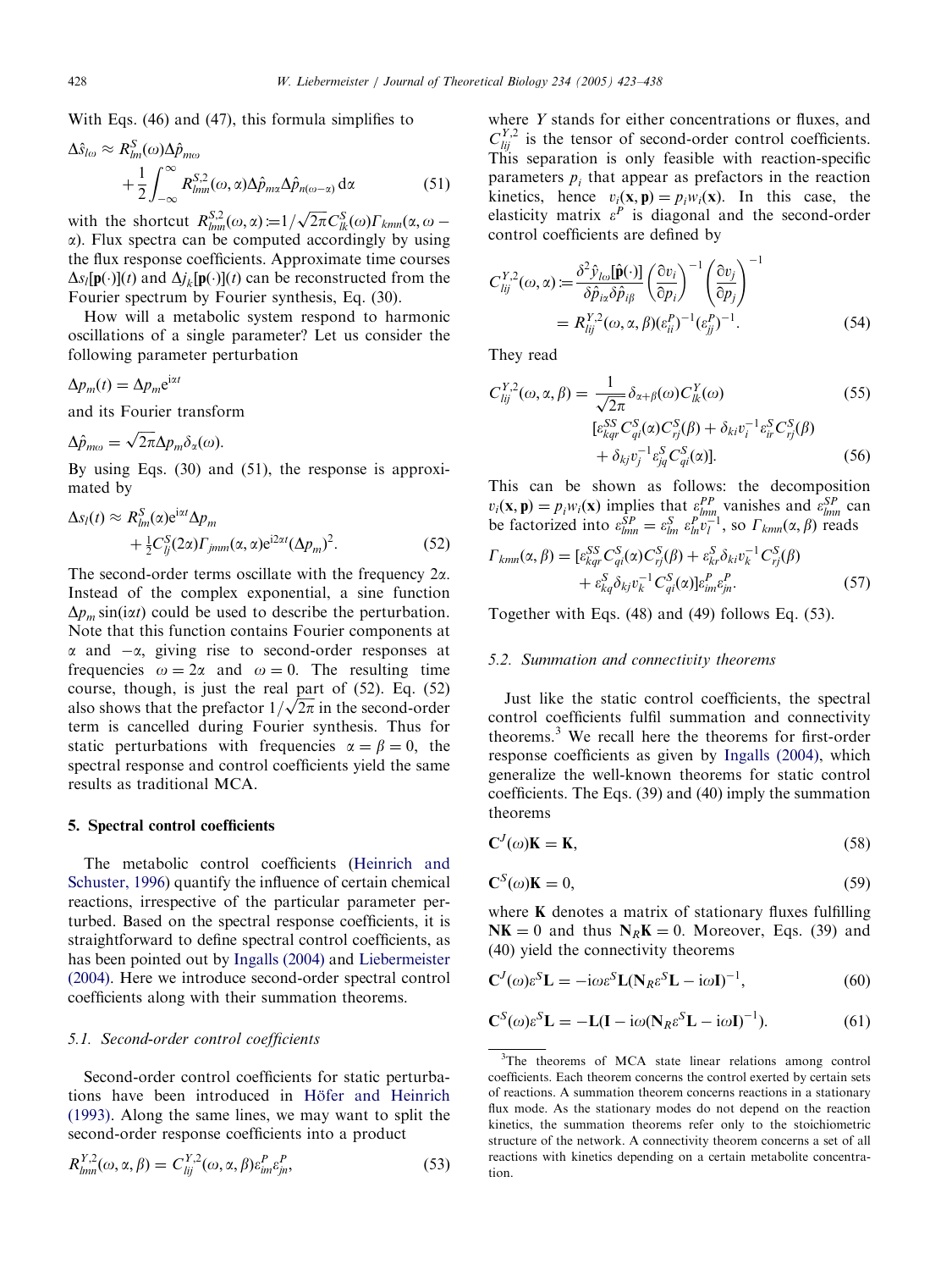At  $\omega = 0$ , the well-known theorems for static control coefficients [\(Heinrich and Schuster, 1996\)](#page-15-0) are reobtained.

Besides the connectivity theorems, there hold also the relations

$$
\mathbf{C}^{J}(\omega)(\varepsilon^{s}\mathbf{L} - \mathrm{i}\omega \mathbf{N}_{R}^{+}) = -\mathrm{i}\omega \mathbf{N}_{R}^{+},\tag{62}
$$

$$
\mathbf{C}^{S}(\omega)(\varepsilon^{s}\mathbf{L} - \mathrm{i}\omega \mathbf{N}_{R}^{+}) = -\mathbf{L},\tag{63}
$$

where  $N_R^+ := N_R^T (N_R N_R^T)^{-1}$  is the pseudoinverse of  $N_R$ . In general,  $N_R^+$  is not sparse, so these formula do not describe local relations. At  $\omega = 0$ , again the static connectivity theorems are reobtained.

The summation theorems for second-order control coefficients follow immediately from Eqs. (55) and (59). They read

$$
C_{lij}^{Y,2}(\omega,\alpha,\beta)k_i^{(1)}k_j^{(2)} = 0,
$$
\n(64)

where  $\mathbf{k}^{(1)}$  and  $\mathbf{k}^{(2)}$  are arbitrary kernel vectors fulfilling  $Nk^{(1)} = Nk^{(2)} = 0$ . The theorem (64) is a generalized form of the static summation theorems from Höfer and [Heinrich \(1993\).](#page-15-0)

## 6. Resonance

In certain systems, oscillatory perturbations can lead to resonance, that is, to strong responses around a certain frequency. The reason for this can be seen from the first-order response coefficients, namely from the eigenvalues of the matrix  $\mathbf{Q}(\omega) = (\mathbf{N}_R \varepsilon^s \mathbf{L} - \mathbf{N}_R \varepsilon^s \mathbf{L})$  $i\omega I$ <sup>-1</sup> in Eq. (39). The Jacobian matrix  $M^0 = N_R \varepsilon^S I$ determines how the system behaves after small deviations from the steady state: complex eigenvalues with negative real part correspond to exponentially damped oscillations. As long as all eigenvalues have negative real parts, the steady state remains stable. If upon a parameter change, a complex eigenvalue crosses the imaginary axis, then the respective oscillatory mode becomes unstable and a limit cycle may appear. This phenomenon is called a supercritical Hopf bifurcation.

What happens if such a mode is driven by harmonic perturbations? The Jacobian and  $Q(\omega)$  have the same eigenvectors: for each eigenvalue  $\lambda = \kappa + i\omega_0$ of the Jacobian,  $\mathbf{Q}(\omega)$  has a corresponding eigenvalue  $\lambda^*(\omega) = 1/(\kappa + i(\omega_0 - \omega))$ . Just below a Hopf bifurcation, where  $\kappa < 0$  and  $|\kappa|$  is small,  $|\lambda^*(\omega)|$  can become quite large around  $\omega = \omega_0$  and thus show a resonance around  $\omega = \omega_0$ . This resonance will also be visible in the response coefficients, which are linear combinations of all eigenvalues of  $\mathbf{Q}(\omega)$ . We can conclude that near a Hopf bifurcation, even if the system is still stable, a damped oscillatory mode can become sensitive to oscillatory perturbations of frequency  $\omega_0$ .

Example 6.1. For illustration, let us study the smallest biochemical system with Hopf bifurcation ([Wilhelm and](#page-15-0) [Heinrich, 1995\)](#page-15-0) shown in [Fig. 1](#page-7-0), top left. The system equations and the stoichiometric matrix read

$$
\frac{d}{dt} \begin{pmatrix} x_1 \\ x_2 \\ x_3 \end{pmatrix} = \begin{pmatrix} (k_1q - k_4)x_1 - k_2x_1x_2 \\ -k_3x_2 + k_5x_3 \\ k_4x_1 - k_5x_3 \end{pmatrix},
$$
(65)

$$
\mathbf{N} = \begin{pmatrix} 1 & -1 & 0 & -1 & 0 \\ 0 & 0 & -1 & 0 & 1 \\ 0 & 0 & 0 & 1 & -1 \end{pmatrix}.
$$
 (66)

Setting all rate constants  $k_l = 1$  (with dimensionless time), the external metabolite concentration  $q$  is a bifurcation parameter with the critical value  $q = 3$ . For  $q = 2$ , the system exhibits a stable steady state at  $\mathbf{x} = (111)^T$ . The eigenvalues of the Jacobian

$$
\mathbf{M}^{0} = \begin{pmatrix} 0 & -1 & 0 \\ 0 & -1 & 1 \\ 1 & 0 & -1 \end{pmatrix}
$$

are shown in the complex plane in [Fig. 1,](#page-7-0) top right. The upper circle corresponds to a damped oscillatory mode with frequency (imaginary part)  $\omega_0$ . Upon a parameter shift, it may become unstable at a similar frequency (triangle). The lower left diagram in [Fig. 1](#page-7-0) shows  $|\lambda^*(\omega)| = |(\kappa + i(\omega_0 - \omega))^{-1}|$  as a function of the excitation frequency  $\omega$  with its resonance peak around  $\omega = \omega_0.$ 

## 7. Stochastic parameter fluctuations

Until here, we considered fixed time courses of the parameter fluctuations, but the analysis can also be extended to stochastic fluctuations or, that is, realizations of a stochastic process. In this section, we shall consider a linearized biochemical system with parameter perturbations given by independent Gaussian noise. Without loss of generality, we assume that the noise has unit variance when expressed in the chosen physical units. The concentration fluctuations  $\Delta x(t)$  follow a stochastic process obeying the Langevin equation

$$
d\Delta x(t) = N\varepsilon^{S} \Delta x(t) dt + N\varepsilon^{P} dw(t),
$$
\n(67)

where the  $w_k(t)$  are independent Wiener processes, each related to one of the parameters. This stochastic differential equation can also be written in the symbolic form

$$
\frac{\mathrm{d}}{\mathrm{d}t} \Delta \mathbf{x}(t) = \mathbf{N} \varepsilon^S \Delta \mathbf{x}(t) + \mathbf{N} \varepsilon^P \Delta \mathbf{p}(t),\tag{68}
$$

where the parameter perturbations  $\Delta p_k(t)$  are uncorrelated Gaussian white noises of unit variance. This equation is a stochastic analog of Eq. (20). The solution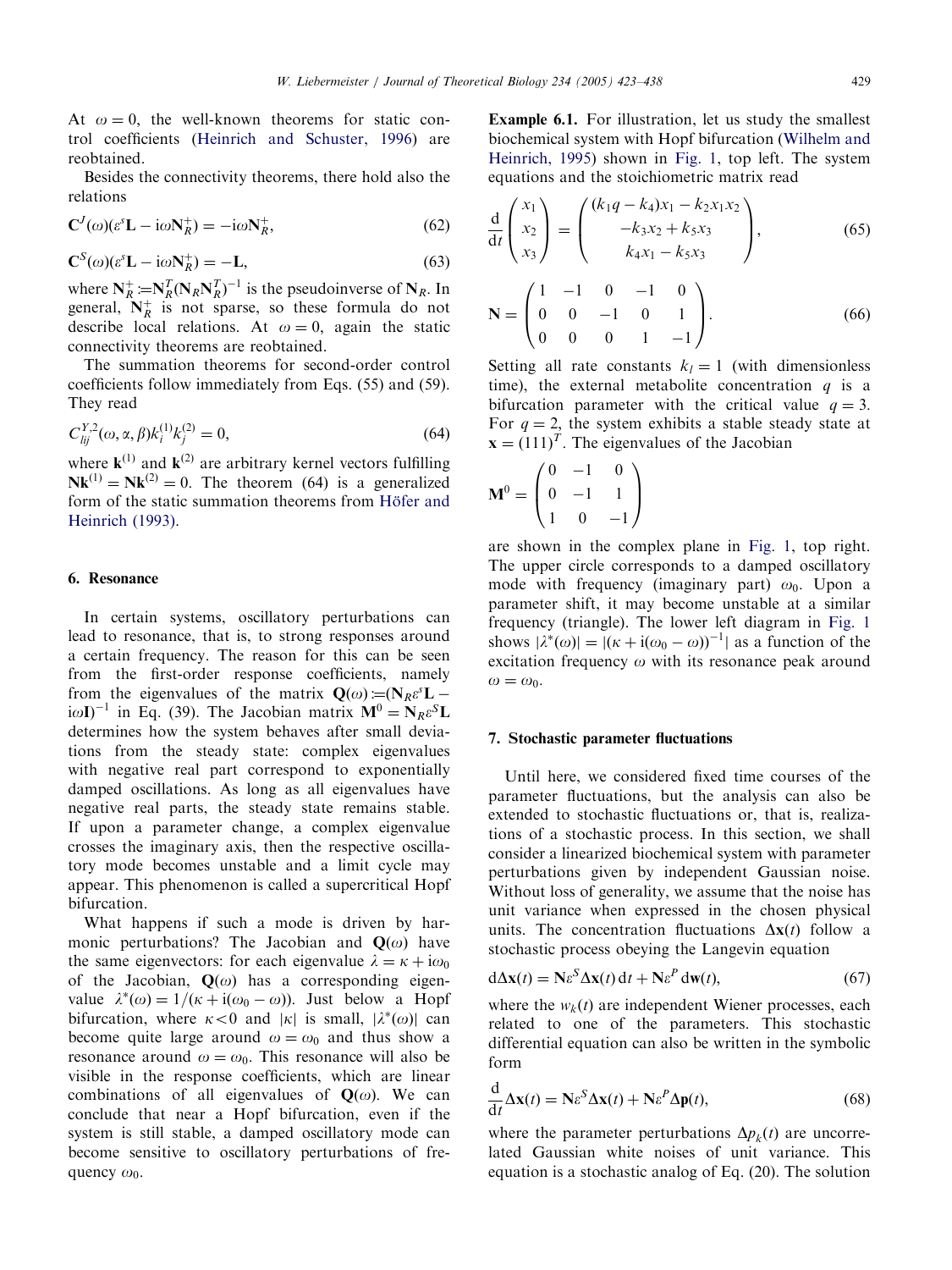<span id="page-7-0"></span>

Fig. 1. Resonant response in a small biochemical system ([Wilhelm and Heinrich, 1995\)](#page-15-0). Top left: Network topology. Solid arrows indicate chemical reactions while dashed arrows denote positive regulatory interactions. Top right: Spectrum of the Jacobian matrix  $M^0$ . The eigenvalues of  $M^0$ (circles) are shown in the complex plane, for the value  $q = 2$  of the bifurcation parameter. At  $q = 3$ , the pair of complex eigenvalues crosses the imaginary axis (triangles, solid arrows) and the steady state becomes unstable, giving rise to stable oscillations. The upper complex eigenvalue (for  $q = 2$ ) is  $\lambda = \kappa + i\omega_0$  with  $\kappa \approx -0.12$ ,  $\omega_0 \approx 0.74$ . Stars indicate the eigenvalues for  $q = 2$ , shifted by  $-i\omega$  (dashed arrows). At  $\omega \approx \omega_0$ ,  $|\lambda - i\omega|$ becomes small. Bottom left: the matrix  $\mathbf{Q}(\omega) = (\mathbf{M}^0 - i\omega)^{-1}$  has the same eigenvectors as  $\mathbf{M}^0$ . The graph shows the absolute value of the eigenvalue  $\lambda^*(\omega) = (\lambda - i\omega)^{-1}$  as a function of the excitation frequency  $\omega$ . For  $\omega \approx \omega_0$ ,  $|\lambda^*(\omega)|$  becomes resonant as  $|\lambda - i\omega|$  becomes small. Bottom right: The resonance is also visible in the spectral densities of concentration fluctuations due to small molecule numbers (see Section 7).

 $\Delta$ s(*t*) and the corresponding reaction velocities  $\Delta$ **j** $(t)$  =  $\varepsilon^{S} \Delta s(t) + \varepsilon^{P} \Delta p(t)$  are merged into a vector

$$
\Delta y = \begin{pmatrix} \Delta s \\ \Delta j \end{pmatrix}
$$

and accordingly, we set

$$
R^{Y}(\omega) = \begin{pmatrix} R^{S}(\omega) \\ R^{J}(\omega) \end{pmatrix}.
$$

Correlated fluctuations can be described by the covariance functions  $cov(\Delta Y_i(t), \Delta Y_i(0))$  or by their Fourier transforms, the spectral densities  $\mathcal{S}_{ij}^{Y}(\omega)$ . The diagonal element  $\mathscr{S}_{ii}^Y(\omega)$  describes the square amplitude of fluctuations in  $y_i$  at frequency  $\omega$ . The matrix  $\mathscr{S}^{Y}(\omega)$ can be computed from the spectral response coefficients (see [Knobloch and Kwakernaak, 1985](#page-15-0)):

$$
\mathcal{S}^{Y}(\omega) = R^{Y}(\omega)\mathcal{S}^{P}(R^{Y}(\omega))^{\dagger} = R^{Y}(\omega)(R^{Y}(\omega))^{\dagger}.
$$
 (69)

The symbol  $\dagger$  denotes the matrix adjoint, that is, the complex conjugate of the transposed matrix. The second equality follows from the fact that the spectral density  $\mathscr{S}^P$  of the white noises  $p_k(t)$  is just the identity matrix.

As a fundamental example, we shall now study the intrinsic stochastic fluctuations of chemical reactions. On a microscopic level, the state of a well-mixed chemical system can be described by discrete molecule numbers, which are increased or decreased by discrete reaction events. Under certain conditions ([Gillespie,](#page-15-0) [2000](#page-15-0)), the molecule numbers can be approximated by continuous random variables  $\bar{x}_i$  following the chemical Langevin equation

$$
\frac{\mathrm{d}}{\mathrm{d}t}\bar{x}_i(t) = N_{ik}a_k(\bar{\mathbf{x}}(t)) + N_{ik}\sqrt{a_k(\bar{\mathbf{x}}(t))}\eta_k(t). \tag{70}
$$

The propensity function  $a_k$  describes the probability per time that the kth reaction will occur in the next infinitesimal time interval. Apart from describing molecule numbers instead of concentrations, Eq. (70) resembles the deterministic Eq. (23) for biochemical networks, with an additional stochastic term accounting for the fluctuations. If the molecule numbers and thus the propensities  $a_k$  are small, then fluctuations may become important. For large molecule numbers, one may neglect the noise term, express the molecule numbers  $\bar{x}_i$  by concentrations, and reobtain the deterministic model (23) for the average concentrations.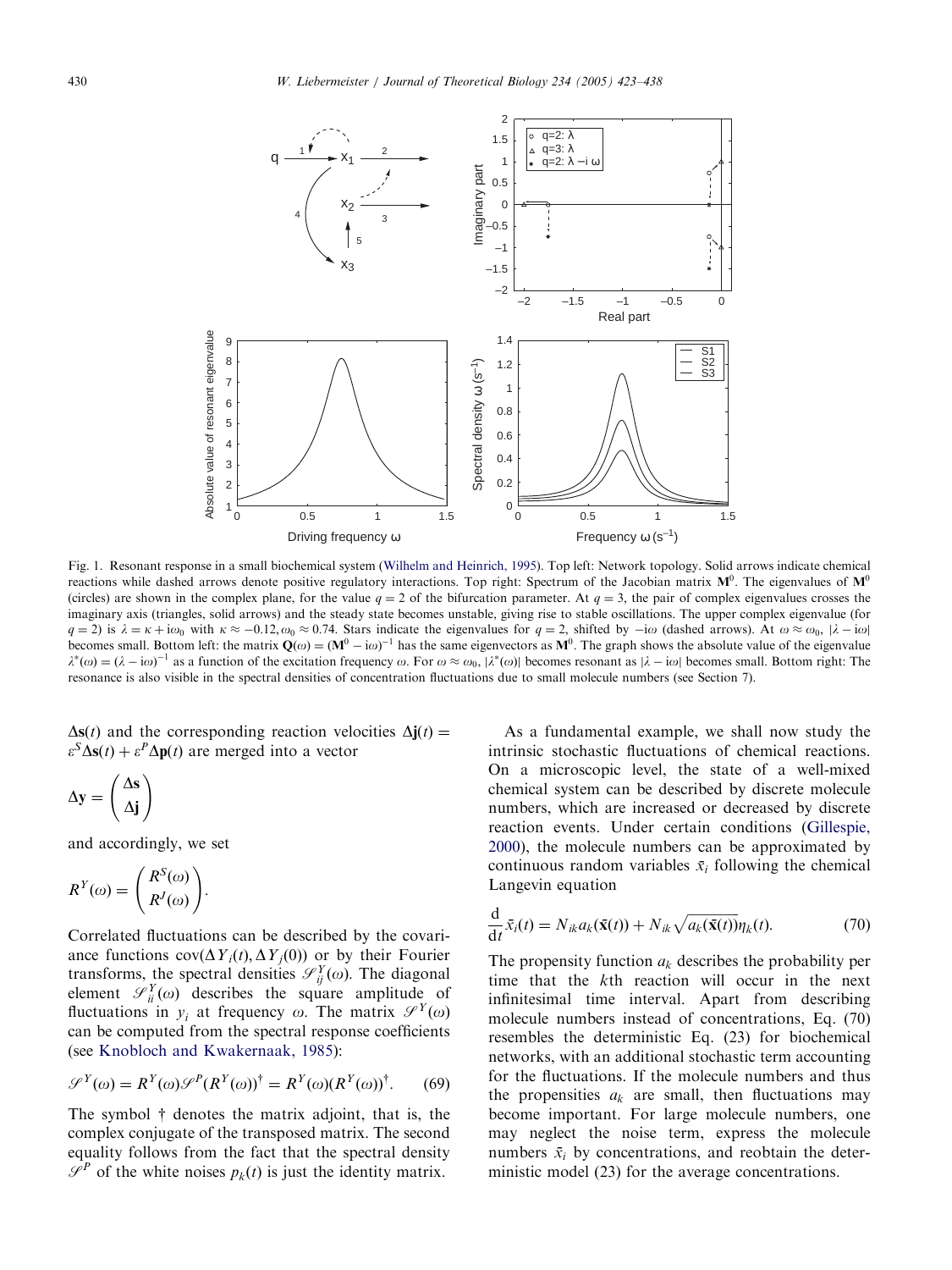$(72)$ 

<span id="page-8-0"></span>We consider a volume  $\Omega_n$  such that a concentration of 1 mol/l is equivalent to *n* molecules:<sup>4</sup> if  $N_A \approx 6.022 \times$  $10^{23}$  mol<sup>-1</sup> denotes Avogadro's constant, then  $N_A\Omega_n$ is  $n$  l/mol. To treat the intrinsic fluctuations as parameter perturbations, we introduce metabolite concentrations  $x_i := (N_A \Omega)^{-1} \bar{x}_i$  and reaction velocities  $v_k(\mathbf{x}) \coloneqq (N_A \Omega)^{-1} a_k(N_A \Omega \mathbf{x})$ . We assume that without the stochastic term in Eq. (70), the mean concentrations would be in steady state. Then we include the fluctuations  $\eta_k$  as virtual parameters  $p_k$  into the kinetics and rewrite Eq. (70) as

$$
\frac{d}{dt}x_i(t) = N_{ik}v_k^*(\mathbf{x}(t), \mathbf{p}(t))
$$
\nwith  $v_k^*(\mathbf{x}, \mathbf{p}) := v_k(\mathbf{x}) + \sqrt{(N_A \Omega)^{-1} v_k(\mathbf{x})} p_k.$  (71)

By linearizing the kinetics  $v_k$  around  $\mathbf{x}^0$  and setting  $\Delta$ **x**(*t*) = **x**(*t*) – **x**<sup>0</sup>, we obtain

$$
\frac{d}{dt} \Delta \mathbf{x}(t) = \mathbf{N} \varepsilon^{S} \Delta \mathbf{x}(t) + \mathbf{N} \varepsilon^{P} \mathbf{p}(t)
$$
\nwith 
$$
\varepsilon^{P} := (N_{A} \Omega)^{-1/2} \text{diag}(\mathbf{v}(\mathbf{x}^{0}))^{1/2},
$$
\n(72)

which is just the Langevin equation (68). The system size appears as a prefactor  $n^{-1/2}$  in the elasticity matrix  $\varepsilon^P$ , and, as a consequence, in the spectral response coefficients.

Example 7.1. We consider again the reaction system described by Eq. (66) and compute the spectral densities of concentration fluctuations. We keep the parameter values  $k_i = 1$ , now assuming that time is measured in seconds and concentrations are measured in mol/l. With  $n = 100$ , for instance, the external concentration  $q =$  $2 \text{ mol/l}$  corresponds to a (fixed) number of 200 molecules, while the steady-state concentrations  $x_1 =$  $x_2 = x_3 = 1$  mol/l correspond to 100 molecules of each species. The corresponding volume is a cube of 5.5 nm edge length. The diagonal elements of  $\varepsilon^P$  read edge length. The diagonal elements of  $\varepsilon$  read  $(N_A \Omega_n)^{-1/2} (\sqrt{2}, 1, 1, 1, 1)^T$ , and the spectral density for concentration fluctuations is

$$
\mathcal{S}^{S} = (N_A \Omega_n)^{-1} C^{S}(\omega) \text{diag}(\mathbf{v}) (C^{S}(\omega))^{\dagger}
$$
  
=  $n^{-1} (\mathbf{M}^{0} - i\omega)^{-1} \mathbf{N} \text{diag}(\mathbf{v}) \mathbf{N}^{T}$   
× $(\mathbf{M}^{0} + i\omega)^{-1^{T}} \mathbf{1} / \text{mol.}$  (73)

The physical unit of the spectral density itself is  $s^{-1}$ because v is measured in mol/ $(1 \text{ s})$ . [Fig. 1](#page-7-0), bottom right, shows that the resonance in the response coefficients leads to a strong resonance peak in the spectral densities.



Fig. 2. Linear reaction chain with metabolite concentrations  $x_1, \ldots, x_5$ . The reaction velocities are controlled by parameters  $p_i$ (solid arrows). In a second version of this example, the first reaction is inhibited by metabolite 3 (dashed arrow).

#### 8. Examples

## 8.1. Linear chain

We shall now study how forced oscillations propagate through a chain of chemical reactions (see Fig. 2). We consider small perturbations  $p_l(t)$  of the kinetic parameters around constant standard values, leading to small deviations  $x_l(t)$  and  $v_l(t)$  of concentrations and fluxes, respectively. The differential equations for these deviations read

$$
\frac{\mathrm{d}}{\mathrm{d}t}x_l = v_l - v_{l+1}.\tag{74}
$$

The linearized reaction kinetics with forward elasticities  $\varepsilon_{+l}^S$  and backward elasticities  $-\varepsilon_{-l}^S$  read

$$
v_1 = -\varepsilon_{-1}^{S} x_1 + \varepsilon_1^{P} p_1,
$$
  
\n
$$
v_l = \varepsilon_l^{S} x_{l-1} - \varepsilon_{-l}^{S} x_l + \varepsilon_l^{P} p_l \quad \text{for } 2 \le l \le n - 1,
$$
  
\n
$$
v_n = \varepsilon_n^{S} x_{n-1} + \varepsilon_n^{P} p_n.
$$
\n(75)

[Fig. 3](#page-9-0) shows the first-order spectral response coefficients for a chain length  $n = 5$  and irreversible kinetics with  $\varepsilon_{i}^{S} = 1, \varepsilon_{-i}^{S} = 0$ . For simplicity, the parameter elasticities  $\varepsilon_l^P$  were also chosen to be 1, so the response coefficients equal the control coefficients. The response coefficients were computed according to Eqs. (46) and (47). The oscillatory perturbation of reaction 1 leads to a traveling wave of metabolite and flux oscillations. Due to the irreversible kinetics, the wave propagates only in forward direction, with an exponentially decreasing amplitude and a constant phase shift between subsequent reactions. The parameters inside the chain also influence the substrate of their reaction, with a large phase shift, similar to a negative influence. The response coefficients decrease with  $\omega$ , so the chain acts as a low-pass filter. If the reactions are reversible, the eigenvalues split and the wave propagates in both forward and backward direction (not shown).

Now we introduce a feedback term between the metabolite concentration  $x_3$  and the reaction velocity  $v_1$ (Fig. 2, dashed arrow):

$$
v_1 = \varepsilon_1^S x_1 - \varepsilon_{-1}^S x_1 - \varepsilon_{\text{fb}}^S x_3. \tag{76}
$$

The value of  $\varepsilon_{\text{fb}}^{S}$  (here, for simplicity, 1) originates from a linearization of the reaction kinetics with respect to  $x_3$ .

<sup>&</sup>lt;sup>4</sup>To do so, we first consider a volume  $\Omega_1 = 1/(N_A \text{mol})$  liters  $\approx$  $1.66 \times 10^{-24}$  l. If the concentration of a metabolite is 1 mol/l, then the volume  $\Omega_1$  will contain one molecule of it on average. We then set  $\Omega_n = n\Omega_1.$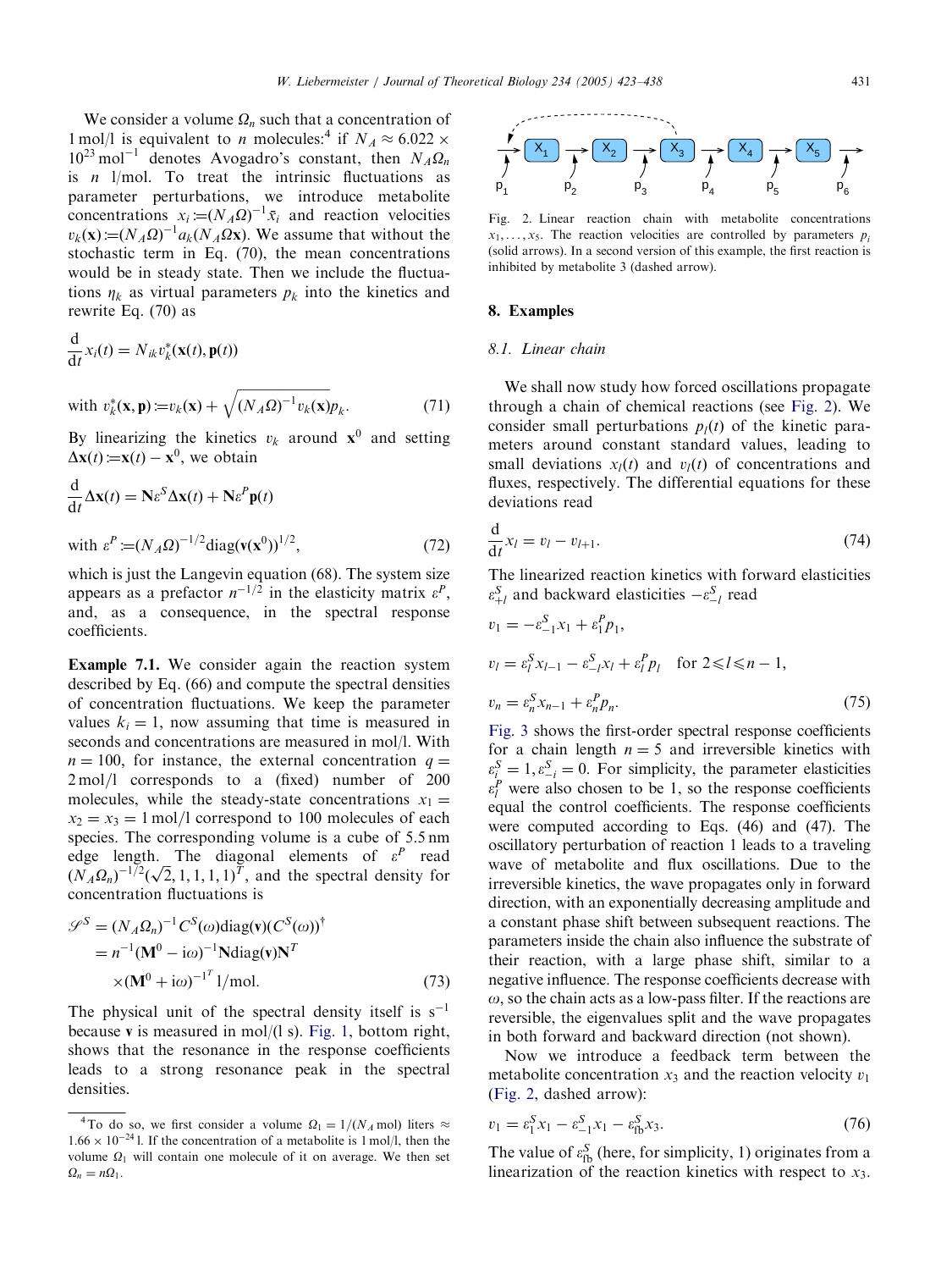<span id="page-9-0"></span>

Fig. 3. Spectral response coefficients for the linear reaction chain ([Fig. 2](#page-8-0), without feedback). All reactions are irreversible (Eqs. (75), with  $\varepsilon_l^S = 1, \varepsilon_{-l}^S = 0$ ). With  $\varepsilon_l^P = 1$ , response and control coefficients are identical. Left: Matrix  $\mathbf{R}^J(\omega)$  of flux response coefficients at frequency  $\omega = 0.5$ . The response coefficients are complex numbers, with absolute values shown by circle radii (arbitrarily scaled) and phase angles indicated by arrows. Each row corresponds to the perturbation of a parameter  $p_i$ . The columns show the response of the different fluxes. The perturbations give rise to damped travelling waves. Centre: The same, for concentration response coefficients  $\mathbb{R}^{S}(\omega)$ . The columns correspond to the metabolites. Right: Dependence on the driving frequency for a perturbation of  $p_1$ . Right top: Concentration response coefficients to the first parameter  $x_1$ , as a function of  $\omega$ . Right bottom: The same, for flux response coefficients.



Fig. 4. Spectral response coefficients in an irreversible linear reaction chain (see [Fig. 2\)](#page-8-0) with feedback inhibition (Eq. (76), compare Fig. 3). Left: Due to the negative feedback loop, an acceleration of reaction 4 by  $p_4$  yields a strong response in the entire chain. Right: A complex eigenvalue of the Jacobian close to the imaginary axis (top) leads to a resonance of flux response coefficients (centre) and concentration response coefficients (bottom).

The results for this system are shown in Fig. 4: via to the feedback loop, the parameters  $p_2, \ldots, p_5$  control the whole chain. The pair of complex eigenvalues of the Jacobian shows that the system is just below a Hopf bifurcation, giving rise to resonance behaviour, so the chain acts as a band pass filter.

## 8.2. Glycolysis model

As a biological example, we studied forced oscillations in the glycolysis model of [Hynne et al. \(2001\).](#page-15-0) The model describes the production and consumption of energy in a suspension of yeast cells. The variables represent metabolite concentrations inside the cells (17 metabolites) and in the growth medium (5 metabolites), while the 63 parameters comprise the kinetic constants of the reactions, as well as the Glucose concentration in the inflowing medium. Their values were determined in [Hynne et al. \(2001\)](#page-15-0) at the onset of glycolytic oscillations. Model equations and parameter values were taken from the JWS online model database [\(Olivier and Snoep,](#page-15-0) [2004](#page-15-0)).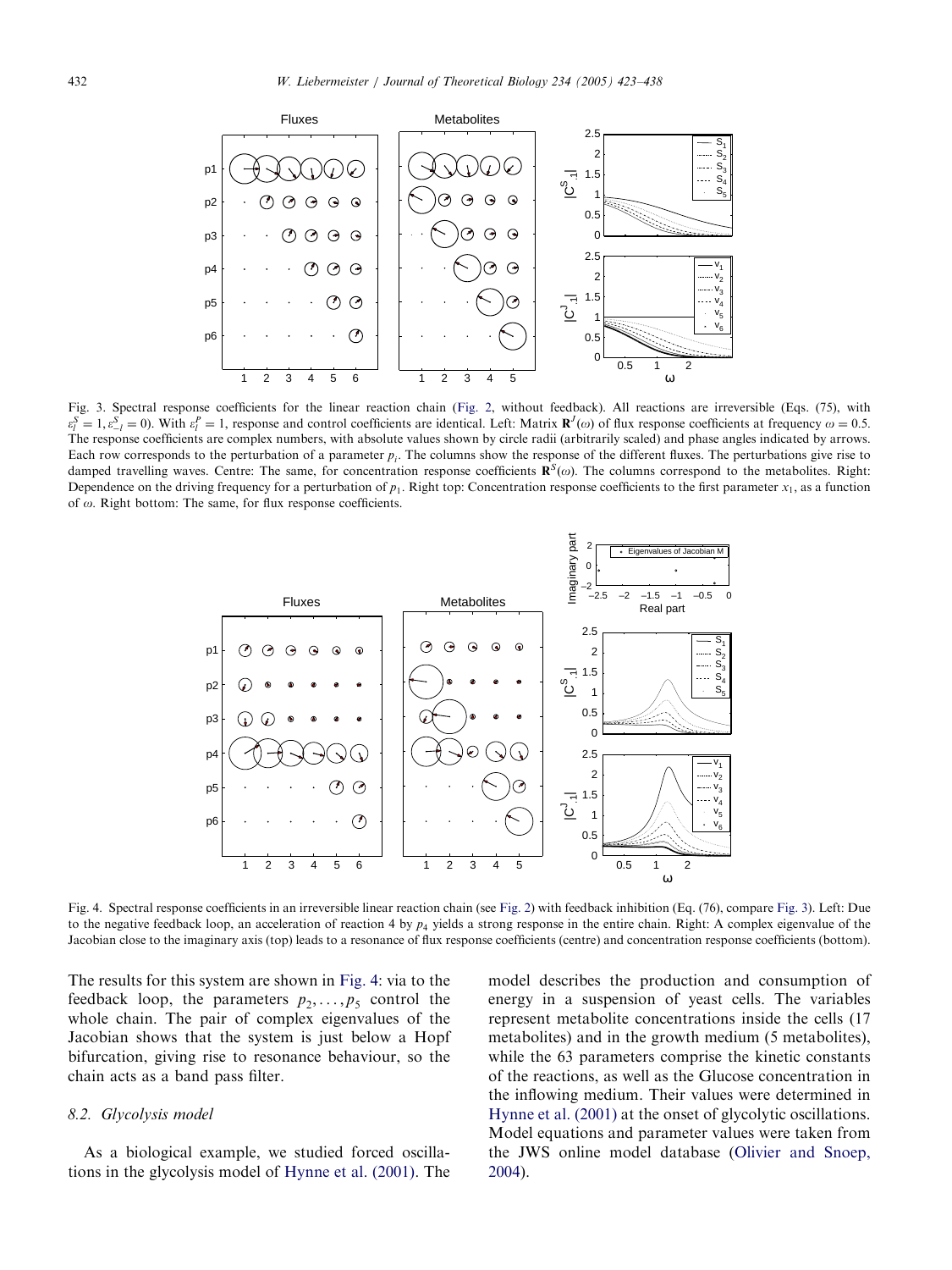<span id="page-10-0"></span>

Fig. 5. Linear response coefficients in the glycolysis model of [Hynne et](#page-15-0) [al. \(2001\)](#page-15-0). The rate constant  $k_{22}$  of the energy storage reaction G6P +  $ATP \rightarrow ADP$  (denoted by *storage*) is perturbed by a harmonic oscillation with a period of 10 min. The model topology is shown by straight lines between the reactions and metabolites. As in [Figs. 3](#page-9-0) and [4](#page-9-0), circles with arrows represent complex response concentration response coefficients  $\mathbb{R}^S$  and  $\mathbb{R}^J$  (arbitrary scaling).

For a low Glucose concentration of 5.0 mM in the inflowing medium, we obtain a stable steady state. Now the rate constant  $k_{22}$  for the energy storage reaction  $G6P + ATP \rightarrow ADP$  is perturbed by oscillations of frequency  $\alpha = 2\pi/(10 \text{ min})$  and a maximal relative amplitude of 30% around the standard value  $2.2593 \text{ mM}^{-1} \text{ min}^{-1}$ . Fig. 5 shows the resulting linear response coefficients of concentrations (left diagram,  $\mathbb{R}^{S}(\omega)$  computed from Eq. (46)) and fluxes (right diagram,  $\mathbf{R}^{J}(\omega)$  computed from Eq. (47)).

The detailed shape of the forced oscillations is shown in [Fig. 6](#page-14-0). For the exact numerical simulation, the system was initialized at its steady state (indicated by the straight line) and then run for about 30 periods. The solid curves show the time courses during one oscillation period after this tuning. The numerical results are compared to approximations from Eq. (52). For the parameters chosen, the first-order response coefficients (dotted lines) yield a close approximation: deviations from sine waves are partly captured by the second-order approximation (dashed lines). Despite the relatively large parameter variation, the second-order effects remain rather small.

# 9. Discussion

Some subsystems of cells show stable oscillations or other intrinsic dynamics. Others behave rather lazily, relaxing towards a stable stationary state. When MCA is applied to the latter, they are usually described in isolation while in reality, they are coupled to the rest of the cell and thus subject to permanent parameter perturbations. Another inevitable source of perturbations are the stochastic fluctuations of reaction velocities. How will such parameter perturbations, which can be oscillatory, transient, or stochastic, propagate along a biochemical network that is close to a stable steady state? To address this question, we generalized MCA from steady states to entire time courses, using functional analysis instead of usual vector analysis.

Instead of directly studying the time courses of parameters, concentrations, and fluxes, we represented them in a Fourier basis of harmonic oscillations. This leads to particularly simple results for linearized systems (see [Ingalls, 2004](#page-15-0) and [Liebermeister, 2004\)](#page-15-0), in which the propagation of parameter perturbations in time<sup>5</sup> and the response to oscillatory perturbations are two sides of a coin. The response to perturbations can be described by a pulse-response function, that is, the system's response to a  $\delta$ -like (infinitely short) perturbation of a parameter. The response to general perturbations can be expressed by convolving this pulse-response function with the time course of the parameter. Working with Fourier components has the advantage that the convolution translates to a simple multiplication in frequency-space, where the spectral response coefficients are just a Fourier-transforms of the pulse-response function. A second, quite popular approach in the control theory of linear systems is the Laplace transformation: a time-invariant linear system can be described by its transfer function  $H(\cdot)$ , the Laplace-transformed of the system's pulse-response function. Due to the close relation between Laplace and Fourier transformation, transfer function and firstorder spectral response coefficients are related by  $H(i\omega) = R^{S}(\omega, \omega).$ 

For general nonlinear systems, we defined the spectral response coefficients by functional derivatives of the Fourier transforms: the resulting first-order response coefficients are identical to those defined in [Ingalls](#page-15-0) [\(2004\)](#page-15-0) and [Liebermeister \(2004\)](#page-15-0) for linearized systems. Our method is closely related to traditional MCA: the spectral response coefficients are computed from the Fourier-transformed differential equation i $\omega$  s( $\omega$ ) =  $Nv(\omega)$ , in a similar manner as the static response coefficients can be derived from the stationarity condition  $0 = Nv$  (see [Heinrich and Schuster, 1996\)](#page-15-0). Due to the left-hand side of the differential equation, a term  $\omega I$ is added to the Jacobian matrix. As a consequence, the control and response coefficients become complex and frequency-dependent. With the modified control coefficients matrix  $C^{S}(\omega)$ , it is straightforward to generalize various results from MCA to non-zero frequencies. For

<sup>&</sup>lt;sup>5</sup>The temporal response to perturbations of metabolite concentrations, instead of parameters, has been studied before: [Heinrich and](#page-15-0) [Reder \(1991\)](#page-15-0) studied the relaxation from a perturbed state towards the steady state. The respective pulse-response function, in the form of a correlation matrix, was expanded with respect to paths through the network in [Rojdestvenski and Cottam \(2000\).](#page-15-0) [Steuer et al. \(2003\)](#page-15-0) studied the overall covariance between metabolite concentrations due to local stochastic perturbations of the concentrations.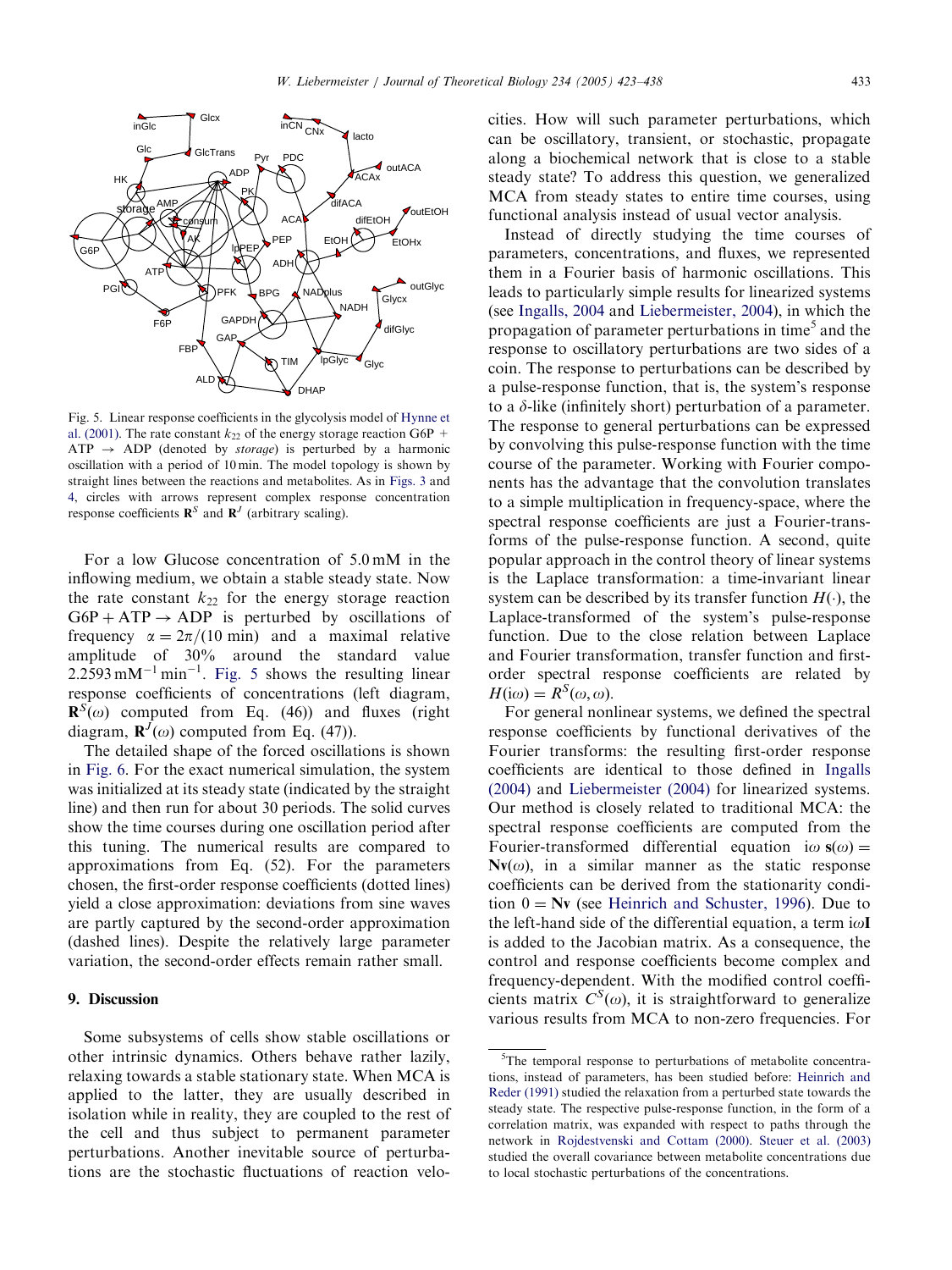instance, modular systems can be studied, for each frequency separately, in a similar way as in standard modular response theory [\(Bruggeman et al., 2002\)](#page-15-0). The spectral control coefficients fulfil summation and connectivity theorems, just like their static counterparts: the summation theorems remain unchanged, while the connectivity theorems contain an additional, frequency-dependent term.

Our method is well suited for large systems: in contrast to numerical simulation, no differential equations need to be solved, and the steady state has to be computed only once.6 Given the steady state, the response coefficients for each frequency can be calculated by matrix operations, the most time-consuming part being the numerical inversion of the Jacobian. For computing the Fourier synthesis, however, this matrix inversion has to be repeated for each frequency considered. Like in static MCA, the expansion with response coefficients is only valid for small parameter changes. For larger perturbations, it is not guaranteed that (1) a unique standard solution can be defined, (2) this solution can be Fourier-transformed, (3) the response coefficients exist, and (4) the second-order approximation yields satisfying results. We may assume, however, that these assumptions hold for small perturbations  $\Delta p(\cdot)$ , and our simulations for the glycolysis model confirmed this even for considerable perturbations. For linearized systems, theory ensures that the spectral response coefficients exist and yield the exact solution.

We can conclude that a stable biochemical system, subject to small parameter perturbations, acts as a frequency filter: a harmonic parameter oscillation leads to a forced oscillation of system variables with the same frequency, but with different phases and amplitudes. Biochemical systems may show specific frequencydependent behaviour: near a supercritical Hopf bifurcation, resonance can occur and drive the system out of the region where the linear approximation was valid. Some systems, like the irreversible linear chain, will act as a low-pass filter extracting the slow harmonic part from incoming oscillations. On the other hand, nonlinearities may lead to mode-coupling, adding harmonics to an incoming sine wave, as it has been found experimentally in the photosynthesis system of plants and bacteria ([Nedbal et al., 2003\)](#page-15-0).

## Acknowledgements

The author would like to thank M. Weiser for stimulating discussions, S. Borger, T. Jahnke, E. Klipp, and J. Schaber for help with the manuscript, and the anonymous referee 1 for helpful critical remarks. This work was funded by the DFG Research Center ''Mathematics for Key Technologies''.

#### Appendix A. Derivation of spectral response coefficients

#### A.1. Spectral elasticities

For given vector-valued  $\mathbf{x}(t)$  and  $\mathbf{p}(t)$ , the Fourier components of a reaction kinetics  $v_k$  are defined by

$$
\hat{v}_{k\omega}[\mathbf{x}(\cdot), \mathbf{p}(\cdot)] := \frac{1}{\sqrt{2\pi}} \int_{-\infty}^{\infty} e^{-i\omega t} v_k(\mathbf{x}(t), \mathbf{p}(t)) dt.
$$
 (77)

We define the spectral elasticities by the functional derivatives

$$
\varepsilon_{km}^S(\omega, \alpha) \coloneqq \frac{\delta \hat{v}_{k\omega}[\mathbf{x}(\cdot), \mathbf{p}(\cdot)]}{\delta \hat{x}_{m\alpha}},
$$
\n
$$
\varepsilon_{km}^P(\omega, \alpha) \coloneqq \frac{\delta \hat{v}_{k\omega}[\mathbf{x}(\cdot), \mathbf{p}(\cdot)]}{\delta \hat{p}_{m\alpha}},
$$
\n(78)

$$
\varepsilon_{kmn}^{SS}(\omega, \alpha, \beta) \coloneqq \frac{\delta^2 \hat{v}_{k\omega}[\mathbf{x}(\cdot), \mathbf{p}(\cdot)]}{\delta \hat{x}_{m\alpha} \delta \hat{x}_{n\beta}},
$$

$$
\varepsilon_{kmn}^{SP}(\omega, \alpha, \beta) \coloneqq \frac{\delta^2 \hat{v}_{k\omega}[\mathbf{x}(\cdot), \mathbf{p}(\cdot)]}{\delta \hat{x}_{m\alpha} \delta \hat{p}_{n\beta}},
$$

$$
\varepsilon_{kmn}^{PP}(\omega, \alpha, \beta) \coloneqq \frac{\delta^2 \hat{v}_{k\omega}[\mathbf{x}(\cdot), \mathbf{p}(\cdot)]}{\delta \hat{p}_{m\alpha} \delta \hat{p}_{n\beta}}.
$$
(79)

The spectral elasticity  $\varepsilon_{km}^S(\omega,\alpha)$ , for instance, describes how the Fourier component of the kth reaction velocity at frequency  $\omega$  responds to a small oscillatory perturbation of concentration  $x_m$  with frequency  $\alpha$ . The reaction is viewed in isolation, that is, the rest of the network is kept fixed at its unperturbed state. If the unperturbed time courses  $\mathbf{x}^0(\cdot)$  and  $\mathbf{p}^0(\cdot)$  are static, the spectral elasticities read

$$
\varepsilon_{km}^S(\omega,\alpha) = \varepsilon_{km}^S \delta_\alpha(\omega),\tag{80}
$$

$$
\varepsilon_{km}^P(\omega,\alpha) = \varepsilon_{km}^P \delta_\alpha(\omega),\tag{81}
$$

$$
\varepsilon_{kmn}^{SS}(\omega, \alpha, \beta) = \frac{1}{\sqrt{2\pi}} \varepsilon_{kmn}^{SS} \delta_{\alpha+\beta}(\omega),\tag{82}
$$

$$
\varepsilon_{kmn}^{SP}(\omega, \alpha, \beta) = \frac{1}{\sqrt{2\pi}} \varepsilon_{kmn}^{SP} \delta_{\alpha+\beta}(\omega), \tag{83}
$$

$$
\varepsilon_{kmn}^{PP}(\omega,\alpha,\beta) = \frac{1}{\sqrt{2\pi}} \varepsilon_{kmn}^{PP} \delta_{\alpha+\beta}(\omega). \tag{84}
$$

We will demonstrate this for  $\varepsilon_{km}^S(\omega,\alpha)$  and  $\varepsilon_{kmn}^{SS}(\omega,\alpha,\beta)$ . The spectral elasticities  $\varepsilon_{km}^{S}(\omega,\alpha)$  read

$$
\frac{\delta \hat{v}_{k\omega}[\mathbf{x}(\cdot), \mathbf{p}(\cdot)]}{\delta \hat{x}_{m\alpha}} = \frac{1}{\sqrt{2\pi}} \int_{-\infty}^{\infty} e^{-i\omega t} \frac{\delta}{\delta \hat{x}_{m\alpha}}
$$

$$
v_k \left(\frac{1}{\sqrt{2\pi}} \int_{-\infty}^{\infty} e^{i\gamma t} \hat{x}_{1\gamma} d\gamma, ..., \mathbf{p}(t)\right) dt
$$

$$
= \frac{1}{2\pi} \int_{-\infty}^{\infty} e^{-i\omega t} \frac{\partial v_k(\mathbf{x}(t), \mathbf{p}(t))}{\partial x_m} e^{i\alpha t} dt. \quad (85)
$$

<sup>6</sup> All numerical calculations in this work have been done with Matlab. The scripts can be obtained from the author.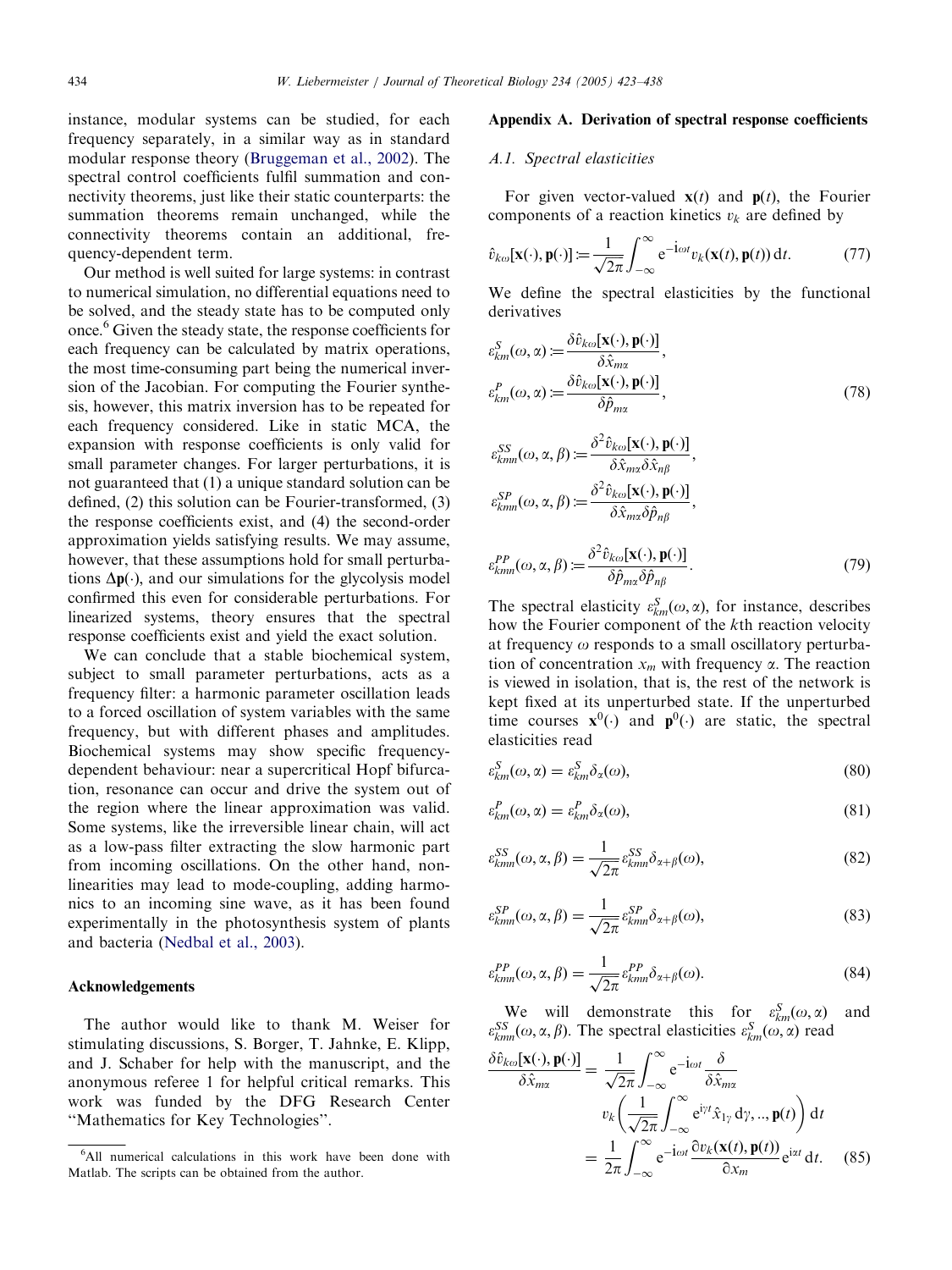For static  $\mathbf{x}^0(t) = \mathbf{x}^0$  and  $\mathbf{p}^0(t) = \mathbf{p}^0$ , this yields

$$
\varepsilon_{km}^S(\omega,\alpha) = \frac{\partial v_k(\mathbf{x}, \mathbf{p})}{\partial x_m} \frac{1}{2\pi} \int_{-\infty}^{\infty} e^{-i\omega t} e^{i\alpha t} dt
$$

$$
= \varepsilon_{km}^S \delta_{\alpha}(\omega). \tag{86}
$$

Likewise, the second derivatives  $\varepsilon_{kmn}^{SS}(\omega,\alpha,\beta)$  for static  $\mathbf{x}^0(t)$  and  $\mathbf{p}^0(t)$  read

$$
\frac{\delta^2 \hat{v}_{k\omega}[\mathbf{x}(\cdot), \mathbf{p}(\cdot)]}{\delta \hat{x}_{m\omega} \delta \hat{x}_{n\beta}}\n= \frac{1}{\sqrt{2\pi}} \int_{-\infty}^{\infty} e^{-i\omega t} \frac{\delta^2}{\delta \hat{x}_{m\omega} \delta \hat{x}_{n\beta}}\nv_k \left(\frac{1}{\sqrt{2\pi}} \int_{-\infty}^{\infty} e^{i\gamma t} \hat{x}_{1\gamma} d\gamma, ..., \mathbf{p}(t)\right) dt\n= \frac{1}{(2\pi)^{3/2}} \int_{-\infty}^{\infty} e^{-i\omega t} \frac{\partial^2 v_k(\mathbf{x}(t), \mathbf{p}(t))}{\partial x_m \partial x_n} e^{i\omega t} e^{i\beta t} dt\n= \frac{\partial^2 v_k}{\partial x_m \partial x_n} \frac{1}{\sqrt{2\pi}} \delta_{\alpha+\beta}(\omega) = \frac{1}{\sqrt{2\pi}} \varepsilon_{kmn}^{SS} \delta_{\alpha+\beta}(\omega).
$$
\n(87)

The delta distributions in Eqs. (80) and (81) show that, to linear order, an oscillatory perturbation of a parameter leads to a velocity oscillation at the same frequency. The reason for this is that the derivatives in Eq. (78) are invariant under a shift of time and that the Fourier basis consists of eigenvectors of the time-shift operator, so Fourier components of different frequencies cannot be mixed. Likewise, to second order, two perturbations of frequencies  $\alpha$  and  $\beta$  yield a velocity perturbations of frequencies  $\alpha$  and  $\beta$  yield a velocity<br>oscillation of frequency  $\alpha + \beta$ . The factor  $1/\sqrt{2\pi}$  in Eqs. (82)–(84) is due to the convention chosen for the Fourier (82)–(84) is que to the convention chosen for the Fourier<br>transformations in Eqs. (26)–(28) with  $1/\sqrt{2\pi}$  as a prefactor.

# A.2. Computing the first-order spectral response coefficients

To derive Eqs. (46) and (47) for the spectral response coefficients, we first assume that no conservation relations hold, so N has full rank. The differential Eq. (23) in the form

$$
\frac{d}{dt}\mathbf{s}[\mathbf{p}(\cdot)](t) = \mathbf{N}\mathbf{j}[\mathbf{p}(\cdot)](t)
$$
\n(88)

is Fourier-transformed:

$$
0 = \frac{1}{\sqrt{2\pi}} \int_{-\infty}^{\infty} e^{i\omega t} (i\omega \hat{s}_{l\omega}[\hat{\mathbf{p}}(\cdot)] - N_{lk} \hat{j}_{k\omega}[\hat{\mathbf{p}}(\cdot)]) d\omega
$$
 (89)

$$
\Rightarrow 0 = i\omega \hat{s}_{l\omega}[\hat{\mathbf{p}}(\cdot)] - N_{lk}\hat{j}_{k\omega}[\hat{\mathbf{p}}(\cdot)] \text{ for all } \omega.
$$
 (90)

Eq. (90) is differentiated with respect to the Fourier component of  $p_m$  at frequency  $\alpha$ 

$$
0 = \frac{\delta}{\delta \hat{p}_{m\alpha}} (i\omega \hat{s}_{l\omega} [\hat{\mathbf{p}}(\cdot)] - N_{lk} \hat{j}_{k\omega} [\hat{\mathbf{p}}(\cdot)] )
$$
  
=  $i\omega R_{lm}^S(\omega, \alpha) - N_{lk} R_{km}^J(\omega, \alpha).$  (91)

With

$$
\hat{j}_{k\omega}[\hat{\mathbf{p}}(\cdot)] = \hat{v}_{k\omega}[\mathbf{s}[\mathbf{p}(\cdot)], \mathbf{p}(\cdot)]
$$
\n(92)

and using the chain rule,  $R_{km}^{J}(\omega, \alpha)$  can be expressed by

$$
R_{km}^{J}(\omega, \alpha) = \frac{\delta \hat{j}_{ko}[\hat{\mathbf{p}}(\cdot)]}{\delta \hat{p}_{m\alpha}}
$$
  
= 
$$
\int_{-\infty}^{\infty} \frac{\delta \hat{v}_{ko}[\mathbf{s}[\mathbf{p}(\cdot)], \mathbf{p}(\cdot)]}{\delta \hat{x}_{m\gamma}} \frac{\delta \hat{s}_{m\gamma}[\hat{\mathbf{p}}(\cdot)]}{\delta \hat{p}_{m\alpha}} d\gamma
$$
  
+ 
$$
\frac{\delta \hat{v}_{ko}[\mathbf{s}[\mathbf{p}(\cdot)], \mathbf{p}(\cdot)]}{\delta \hat{p}_{m\alpha}}
$$
  
= 
$$
\int_{-\infty}^{\infty} \varepsilon_{kn}^{S}(\omega, \gamma) R_{nm}^{S}(\gamma, \alpha) d\gamma + \varepsilon_{km}^{P}(\omega, \alpha).
$$
 (93)

Inserting this into Eq. (91) yields

$$
0 = i\omega R_{lm}^S(\omega, \alpha) - N_{lk} \int_{-\infty}^{\infty} \varepsilon_{kn}^S(\omega, \gamma) R_{nm}^S(\gamma, \alpha) d\gamma
$$

$$
- N_{lk} \varepsilon_{km}^P(\omega, \alpha). \tag{94}
$$

We assume that the unperturbed parameters  $p^0(\cdot)$  are static, thus yielding a static  $s^0(\cdot)$ . Inserting Eqs. (80) and (81) into (94) yields

$$
0 = i\omega R_{lm}^S(\omega, \alpha) - N_{lk} \int_{-\infty}^{\infty} \varepsilon_{kn}^S \delta_{\gamma}(\omega) R_{nm}^S(\gamma, \alpha) d\gamma
$$

$$
- N_{lk} \varepsilon_{km}^P \delta_{\alpha}(\omega)
$$

$$
= (i\omega \delta_{ln} - N_{lk} \varepsilon_{kn}^S) R_{nm}^S(\omega, \alpha) - N_{lk} \varepsilon_{km}^P \delta_{\alpha}(\omega). \tag{95}
$$

Solving this for  $R_{lm}^S(\omega,\alpha)$  yields, in matrix notation,

$$
\mathbf{R}^{S}(\omega,\alpha) = -(\mathbf{N}\varepsilon^{S} - i\omega \mathbf{I})^{-1} \mathbf{N}\varepsilon^{P} \delta_{\alpha}(\omega). \tag{96}
$$

At this point, we have to account for possible conservation relations: if conservation relations hold among the metabolites, then  $N\varepsilon^S - i\omega I$  will not be invertible. To fix this problem, we first restrict the analysis to the independent metabolites, replacing N by  $N_R$  and  $\varepsilon^s$  by  $\varepsilon^s L$ . The matrix  $N_R \varepsilon^S L - i\omega I$  is guaranteed to be invertible because  $N_R \varepsilon^S L$  is regular by assumption. Finally, the resulting response coefficients matrix for the independent metabolites must be premultiplied with L to yield a response coefficients matrix for all metabolites:

$$
\mathbf{R}^{S}(\omega, \alpha) = -\mathbf{L}(\mathbf{N}_{R}\varepsilon^{S}\mathbf{L} - i\omega\mathbf{I})^{-1}\mathbf{N}_{R}\varepsilon^{P}\delta_{\alpha}(\omega). \tag{97}
$$

From Eq. (93), together with Eqs. (80) and (81) follows

$$
\mathbf{R}^{J}(\omega,\alpha) = \varepsilon^{S} \mathbf{R}^{S}(\omega,\alpha) + \varepsilon^{P} \delta_{\alpha}(\omega). \tag{98}
$$

Why did we restrict our analysis to perturbation of steady states? For an expansion around a timedependent  $\text{sfp}^0$ ](·), the integral Eq. (94) may be solved by a Neumann integral series. This series, however, converges only for large  $|\omega|$  and is numerically hard to handle, so we will not consider it further.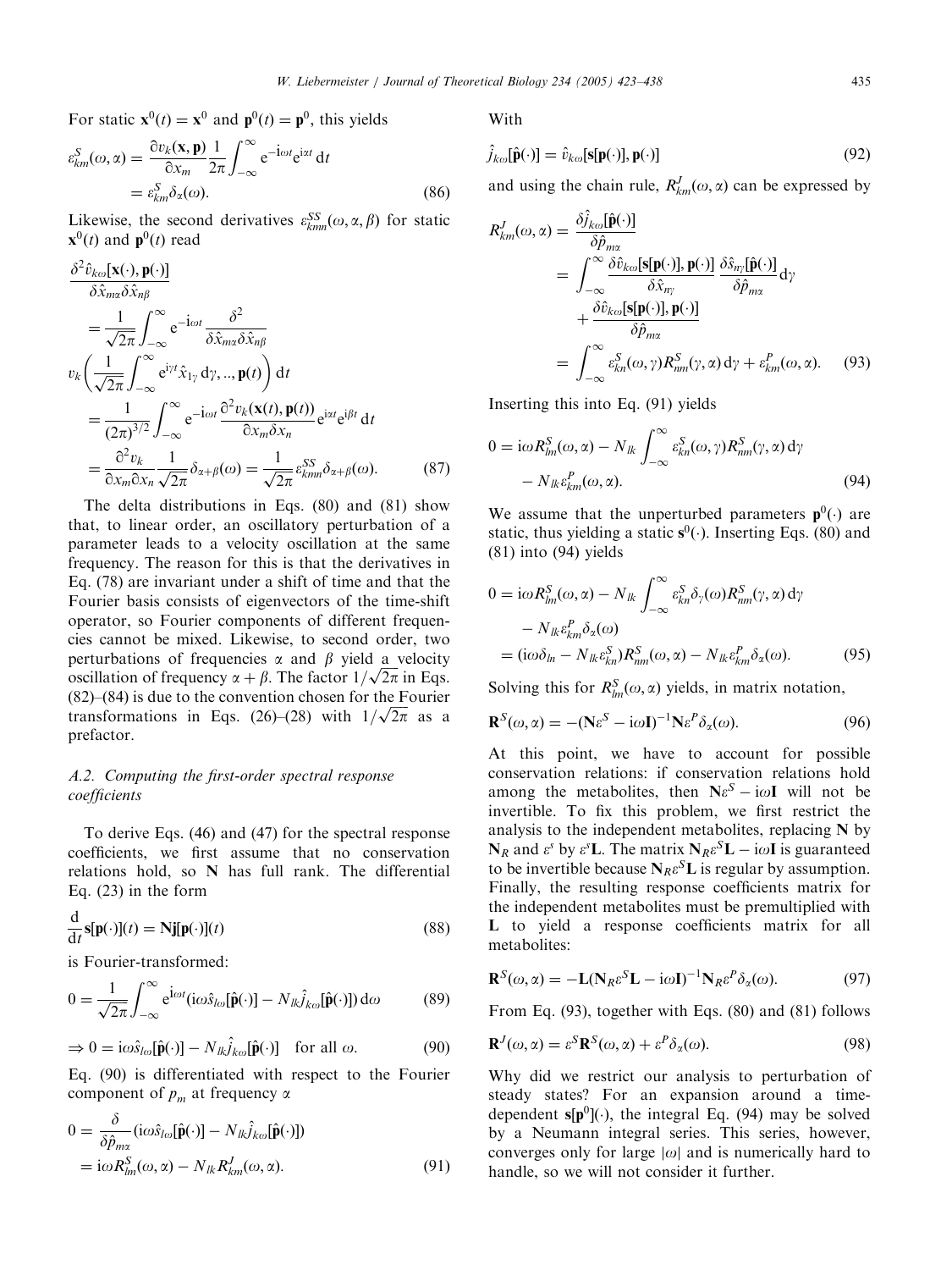

0 5 10 0 5 10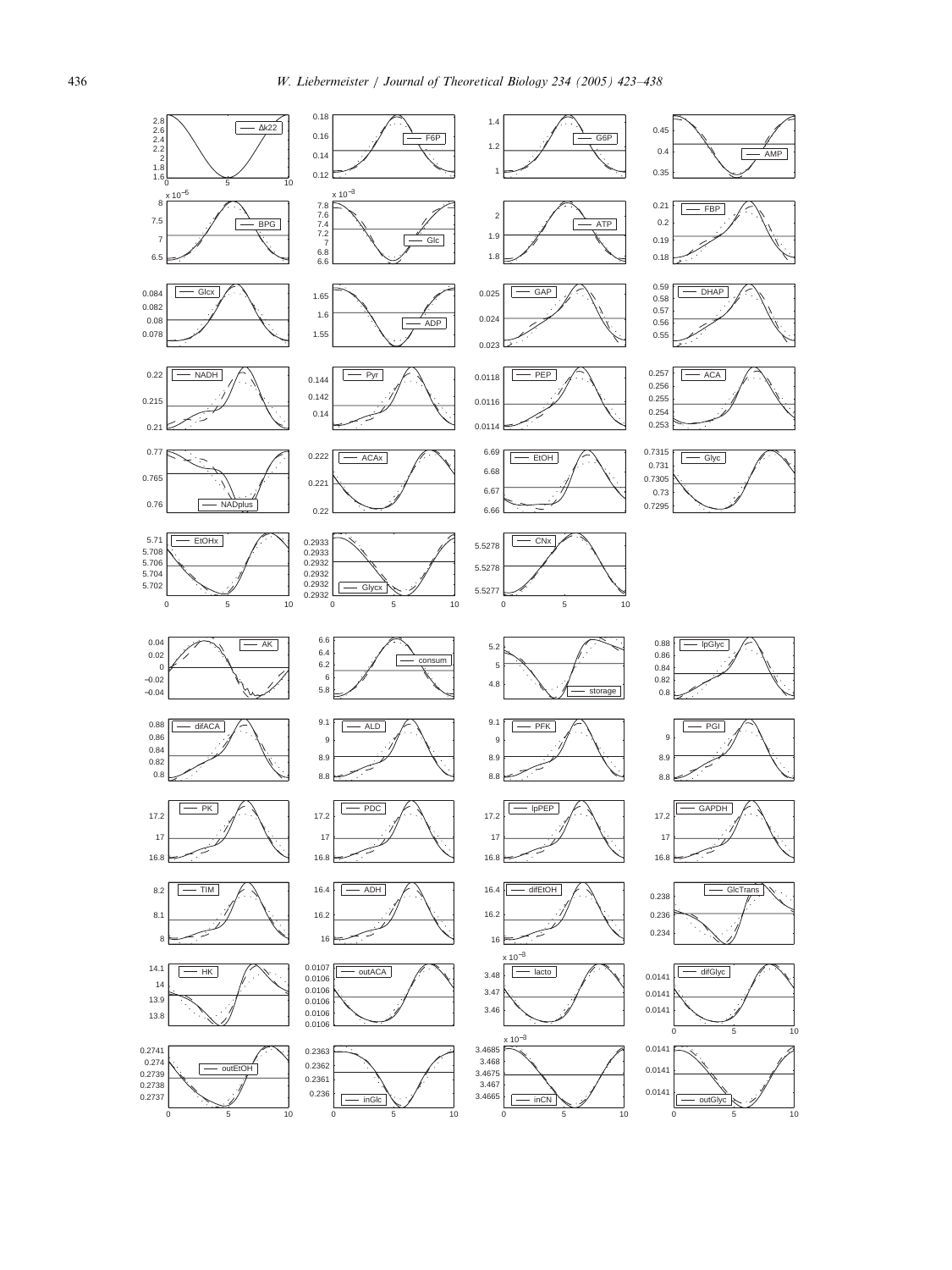# <span id="page-14-0"></span>A.3. Computing the second-order response coefficients

The second-order response coefficients  $\mathbb{R}^{S,2}$  and  $\mathbb{R}^{J,2}$ are computed in the same way: we first take the second derivative of Eq. (90):

$$
0 = \frac{\delta^2}{\delta \hat{p}_{m\alpha} \delta \hat{p}_{n\beta}} (\mathrm{i}\omega \hat{s}_{l\omega}[\hat{\mathbf{p}}(\cdot)] - N_{lk} \hat{v}_{k\omega}[\hat{\mathbf{p}}(\cdot)])
$$
  
=  $\mathrm{i}\omega R_{lmn}^{S,2}(\omega, \alpha, \beta) - N_{lk} R_{kmn}^{J,2}(\omega, \alpha, \beta).$  (99)

To keep the formulae clear, we shall omit the functional arguments  $[\hat{\mathbf{p}}(\cdot)]$  and  $[\mathbf{s}[\mathbf{p}(\cdot)], \mathbf{p}(\cdot)]$  in the following.  $R_{kmn}^{J,2}(\omega,\alpha,\beta)$  reads

$$
R_{kmn}^{J,2}(\omega, \alpha, \beta) = \frac{\delta^2 \hat{j}_{k\omega}}{\delta \hat{p}_{m\alpha} \delta \hat{p}_{n\beta}} = \frac{\delta}{\delta \hat{p}_{m\alpha}} \left( \int_{-\infty}^{\infty} \frac{\delta \hat{v}_{k\omega}}{\delta \hat{x}_{r\gamma}} \frac{\delta \hat{s}_{r\gamma}}{\delta \hat{p}_{n\beta}} \, \mathrm{d}\gamma + \frac{\delta \hat{v}_{k\omega}}{\delta \hat{p}_{n\beta}} \right) \quad (100) = \int_{-\infty}^{\infty} \left( \frac{\delta}{\delta \hat{p}_{m\alpha}} \frac{\delta \hat{v}_{k\omega}}{\delta \hat{x}_{r\gamma}} \right) \frac{\delta \hat{s}_{r\gamma}}{\delta \hat{p}_{n\beta}} + \frac{\delta \hat{v}_{k\omega}}{\delta \hat{x}_{r\gamma}} \left( \frac{\delta}{\delta \hat{p}_{m\alpha}} \frac{\delta \hat{s}_{r\gamma}}{\delta \hat{p}_{n\beta}} \right) \mathrm{d}\gamma + \frac{\delta}{\delta \hat{p}_{m\alpha}} \frac{\delta \hat{v}_{k\omega}}{\delta \hat{p}_{n\beta}} (101) = \int_{-\infty}^{\infty} \left( \int_{-\infty}^{\infty} \frac{\delta^2 \hat{v}_{k\omega}}{\delta \hat{x}_{r\alpha}} \frac{\delta \hat{s}_{q\eta}}{\delta \hat{p}_{n\alpha}} \, \mathrm{d}\eta + \frac{\delta^2 \hat{v}_{k\omega}}{\delta \hat{x}_{r\alpha}} \right)
$$

$$
J_{-\infty} \left( \int_{-\infty} \delta \hat{x}_{q\eta} \delta \hat{x}_{r\gamma} \, \delta \hat{p}_{m\alpha} \right. \left. \delta \hat{r}_{m\alpha} \delta \hat{x}_{r\gamma} \right)
$$
  
\n
$$
\times \frac{\delta \hat{s}_{r\gamma}}{\delta \hat{p}_{n\beta}} + \frac{\delta \hat{v}_{k\omega}}{\delta \hat{x}_{r\gamma}} \frac{\delta^2 \hat{s}_{r\gamma}}{\delta \hat{p}_{m\alpha} \delta \hat{p}_{n\beta}} \, \mathrm{d}\gamma
$$
  
\n
$$
+ \int_{-\infty}^{\infty} \frac{\delta^2 \hat{v}_{k\omega}}{\delta \hat{x}_{q\gamma} \delta \hat{p}_{n\beta}} \frac{\delta \hat{s}_{q\gamma}}{\delta \hat{p}_{m\alpha}} \, \mathrm{d}\gamma + \frac{\delta^2 \hat{v}_{k\omega}}{\delta \hat{p}_{m\alpha} \delta \hat{p}_{n\beta}} \, \mathrm{d}\gamma \right]
$$
(102)

$$
= \iint_{-\infty}^{\infty} \varepsilon_{kqr}^{SS}(\omega, \eta, \gamma) R_{qm}^S(\eta, \alpha) R_m^S(\gamma, \beta) d\eta d\gamma + \int_{-\infty}^{\infty} (\varepsilon_{krm}^{SP}(\omega, \gamma, \alpha) R_m^S(\gamma, \beta) + \varepsilon_{kr}^S(\omega, \gamma) R_{mm}^{S,2}(\gamma, \alpha, \beta) + \varepsilon_{kqn}^{SP}(\omega, \gamma, \beta) R_{qm}(\gamma, \alpha) d\gamma + \varepsilon_{krm}^{PP}(\omega, \alpha, \beta).
$$
 (103)

If the unperturbed time courses  $p^0$  and  $s^0$  are static, inserting Eqs. (80)–(84) yields

$$
R_{kmn}^{J,2}(\omega,\alpha,\beta) = \iint_{-\infty}^{\infty} \frac{1}{\sqrt{2\pi}} \varepsilon_{kqr}^{SS} \delta_{\omega-\gamma}(\eta) R_{qm}^{S}(\eta,\alpha)
$$

$$
\times R_{rn}^{S}(\gamma, \beta) d\eta d\gamma
$$
  
+ 
$$
\int_{-\infty}^{\infty} \left( \varepsilon_{kr}^{S} \delta_{\gamma}(\omega) R_{rmn}^{S,2}(\gamma, \alpha, \beta) + \frac{1}{\sqrt{2\pi}} \varepsilon_{krm}^{SP} \delta_{\omega-\alpha}(\gamma) R_{rn}^{S}(\gamma, \beta) + \frac{1}{\sqrt{2\pi}} \varepsilon_{kqm}^{SP} \delta_{\omega-\beta}(\gamma) R_{qm}(\gamma, \alpha) \right) d\gamma
$$
  
+ 
$$
\frac{1}{\sqrt{2\pi}} \varepsilon_{kmn}^{PP} \delta_{\alpha+\beta}(\omega)
$$
  
= 
$$
\frac{1}{\sqrt{2\pi}} \left[ \int_{-\infty}^{\infty} \varepsilon_{kqr}^{SS} R_{qm}^{S}(\omega - \gamma, \alpha) R_{rn}^{S}(\gamma, \beta) d\gamma + \sqrt{2\pi} \varepsilon_{kr}^{S} R_{rmn}^{S,2}(\omega, \alpha, \beta) + \varepsilon_{kmn}^{SP} R_{sn}^{S}(\omega - \alpha, \beta) + \varepsilon_{kqm}^{SP} R_{qm}(\omega - \beta, \alpha) + \varepsilon_{kmn}^{PP} \delta_{\alpha+\beta}(\omega) \right].
$$

Inserting Eqs. (46) for  $\mathbf{R}^{S}(\omega,\alpha)$  yields

$$
R_{kmn}^{J,2}(\omega, \alpha, \beta) = \frac{1}{\sqrt{2\pi}} \left[ \varepsilon_{kqr}^{SS} R_{qm}^{S}(\alpha) R_{rn}^{S}(\beta) \delta_{\alpha+\beta}(\omega) \right. \\ \left. + \sqrt{2\pi} \varepsilon_{kr}^{S} R_{rm}^{S,2}(\omega, \alpha, \beta) \right. \\ \left. + \varepsilon_{kmn}^{SP} R_{rn}^{S}(\beta) \delta_{\alpha+\beta}(\omega) \right. \\ \left. + \varepsilon_{kqm}^{SP} R_{qm}(\alpha) \delta_{\alpha+\beta}(\omega) \right. \\ \left. + \varepsilon_{kmn}^{PP} \delta_{\alpha+\beta}(\omega) \right] \right] \qquad (104)
$$

$$
= \varepsilon_{kr}^{S} R_{rm}^{S,2}(\omega, \alpha, \beta) \\ \left. + \frac{1}{\sqrt{2\pi}} \Gamma_{kmn}(\omega, \alpha, \beta) \delta_{\alpha+\beta}(\omega) \right] \qquad (105)
$$

with the shortcut

$$
\Gamma_{kmn}(\alpha,\beta) := \varepsilon_{kqr}^{SS} R_{qm}^S(\alpha) R_{rn}^S(\beta) + \varepsilon_{kmn}^{SP} R_{rn}^S(\beta)
$$
  
+  $\varepsilon_{kqn}^{SP} R_{qm}(\alpha) + \varepsilon_{kmn}^{PP}$ . (106)

Inserting this into Eq. (99) yields

$$
0 = (i\omega\delta_{lr} - N_{lk}\varepsilon_{kr}^{S})R_{rm}^{S,2}(\omega, \alpha, \beta)
$$

$$
- \frac{1}{\sqrt{2\pi}} N_{lk} \Gamma_{kmn}(\alpha, \beta)\delta_{\alpha+\beta}(\omega). \tag{107}
$$

By solving this equation for  $R^{S,2}$ , using definition (39), and addressing possible conservation relations as above, we obtain

$$
R_{jmn}^{S,2}(\omega,\alpha,\beta) = \frac{1}{\sqrt{2\pi}} C_{jk}^{S}(\omega) \Gamma_{kmn}(\alpha,\beta) \delta_{\alpha+\beta}(\omega). \tag{108}
$$

Fig. 6. Forced oscillations in the glycolysis model [Hynne et al. \(2001\).](#page-15-0) The rate constant  $k_{22}$  of the energy storage reaction G6P + ATP  $\rightarrow$  ADP (denoted by *storage*) was perturbed by harmonic oscillations (compare [Fig. 5](#page-10-0)). Top half: The top left diagram shows the perturbed parameter  $k_{22}$  as a function of time (in minutes). The remaining diagrams show the resulting forced oscillations of the metabolite concentrations around their steady state values (straight solid line). The metabolite concentrations are sorted by their relative response (i.e. oscillation amplitude divided by steady-state value). Solid curve: numerical solution (after a simulation of 30 oscillation periods). The other curves show first-order (dotted line) and second-order approximations (dashed line) calculated from the spectral response coefficients. The second-order term allows the curves to deviate from harmonic oscillations. Bottom half: Forced oscillations of the metabolic fluxes.